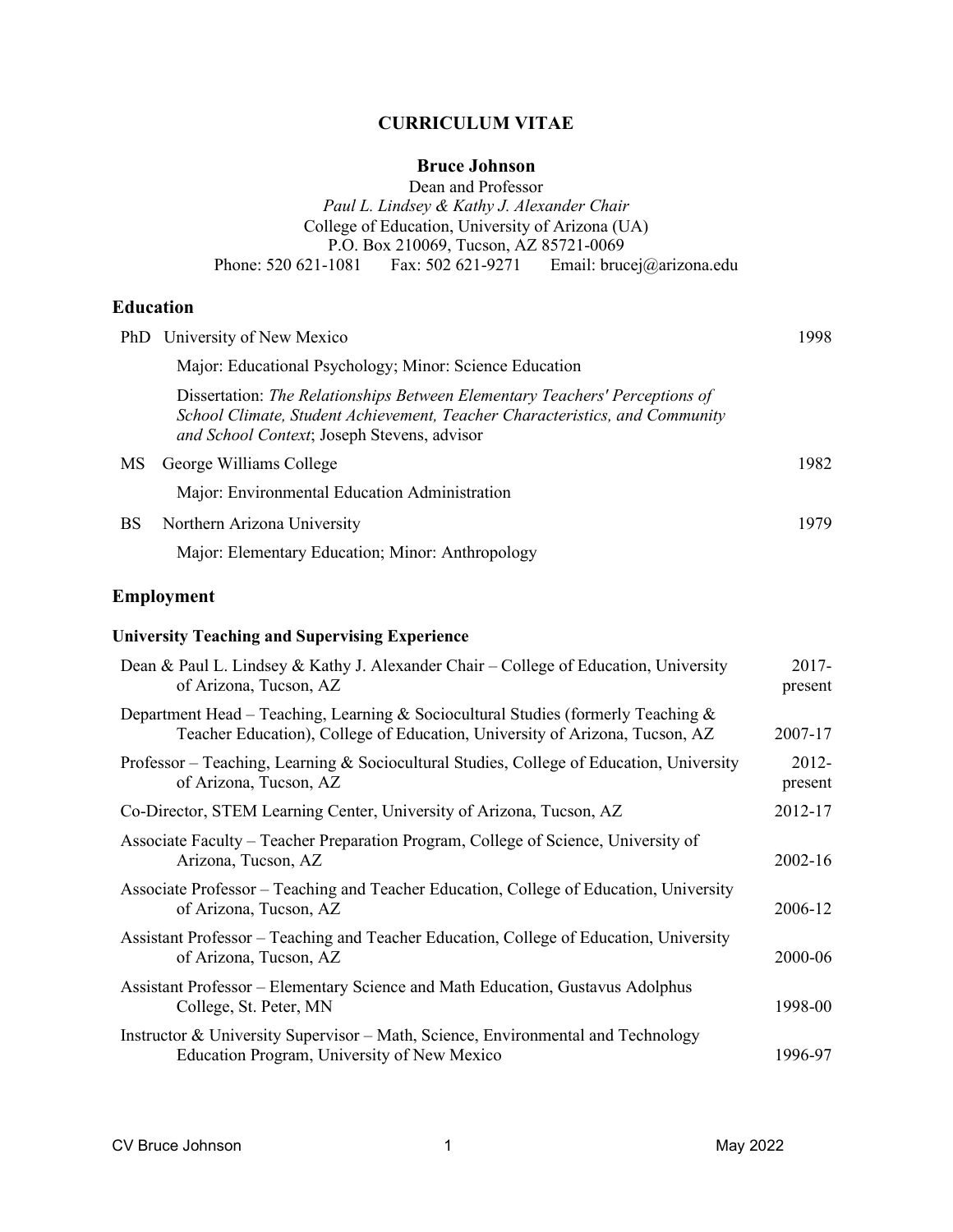# **K-12 Classroom Teaching Experience**

| 3rd, 4th & 5th grade Classroom Teacher, Manzano Day School, Albuquerque, NM                                                                                                      | 1987-96      |
|----------------------------------------------------------------------------------------------------------------------------------------------------------------------------------|--------------|
| 5th grade Classroom Teacher, Page Middle School, Page, AZ                                                                                                                        | 1982-84      |
| 6th grade Classroom Teacher, Grandview Middle School, Phoenix, AZ                                                                                                                | 1980-81      |
| <b>Outdoor/Environmental Teaching and Administrative Experience</b>                                                                                                              |              |
| Co-Director and Co-Owner, Down to Earth Adventures, Corrales, NM                                                                                                                 | 1993-97      |
| Director, Scott's Creek Field Centre, Prince Alfred College, Morgan, South Australia                                                                                             | 1990-91      |
| Director, Fenton Ranch Outdoor School and Camp, Jemez Springs, NM                                                                                                                | 1987-92      |
| Naturalist/Environmental Educator, Shaker Lakes Regional Nature Center, Cleveland, OH                                                                                            | 1984-87      |
| Camp Director, Youth Conservation Corps                                                                                                                                          |              |
| Yosemite National Park, CA                                                                                                                                                       | 1981         |
| Gunnison National Forest, CO                                                                                                                                                     | 1980         |
| Sleeping Bear Dunes National Lakeshore, MI                                                                                                                                       | 1979         |
| Crew Leader, Youth Conservation Corps                                                                                                                                            |              |
| Superior National Forest, MN                                                                                                                                                     | 1978         |
| Grand Canyon National Park, AZ                                                                                                                                                   | 1977         |
| <b>Honors and Awards</b>                                                                                                                                                         |              |
| "60 for 60" STEM Community Leader, Southern Arizona Research, Science &<br><b>Engineering Foundation Honors</b>                                                                  | 2015         |
| Visiting Research Scientist, Faculty of Environmental Studies, Masaryk University,<br>Czech Republic                                                                             | 2014         |
| Erasmus Circle Fellow, UA College of Education                                                                                                                                   | 2006         |
| Best Published Paper in 2004 Award, American Educational Research Association<br>Learning Environments Special Interest Group                                                    | 2005         |
| Visiting Research Fellow, Science and Mathematics Education Centre, Curtin University<br>of Technology, Perth, Australia                                                         | 2004         |
| Smith Junior Faculty Support Award, UA College of Education                                                                                                                      | 2004-05      |
| Faculty Award for Outstanding Graduate Student Mentoring, UA College of Education                                                                                                | 2003-04      |
| Outstanding Graduate Student Mentor, UA Graduate and Professional Student Council                                                                                                | 2004         |
| Faculty Award for Outstanding Teaching, UA College of Education                                                                                                                  | 2002-03      |
| Educational Psychology Department, 2001 nominee for University of New Mexico Tom<br>L. Popejoy Prize for best dissertation in the social sciences and education for<br>1998-2000 |              |
|                                                                                                                                                                                  | 2001<br>1991 |
| Teacher Fellowship, Manzano Day School Parents' Association<br>Chairman's Award, The Institute for Earth Education                                                               | 1987         |
|                                                                                                                                                                                  |              |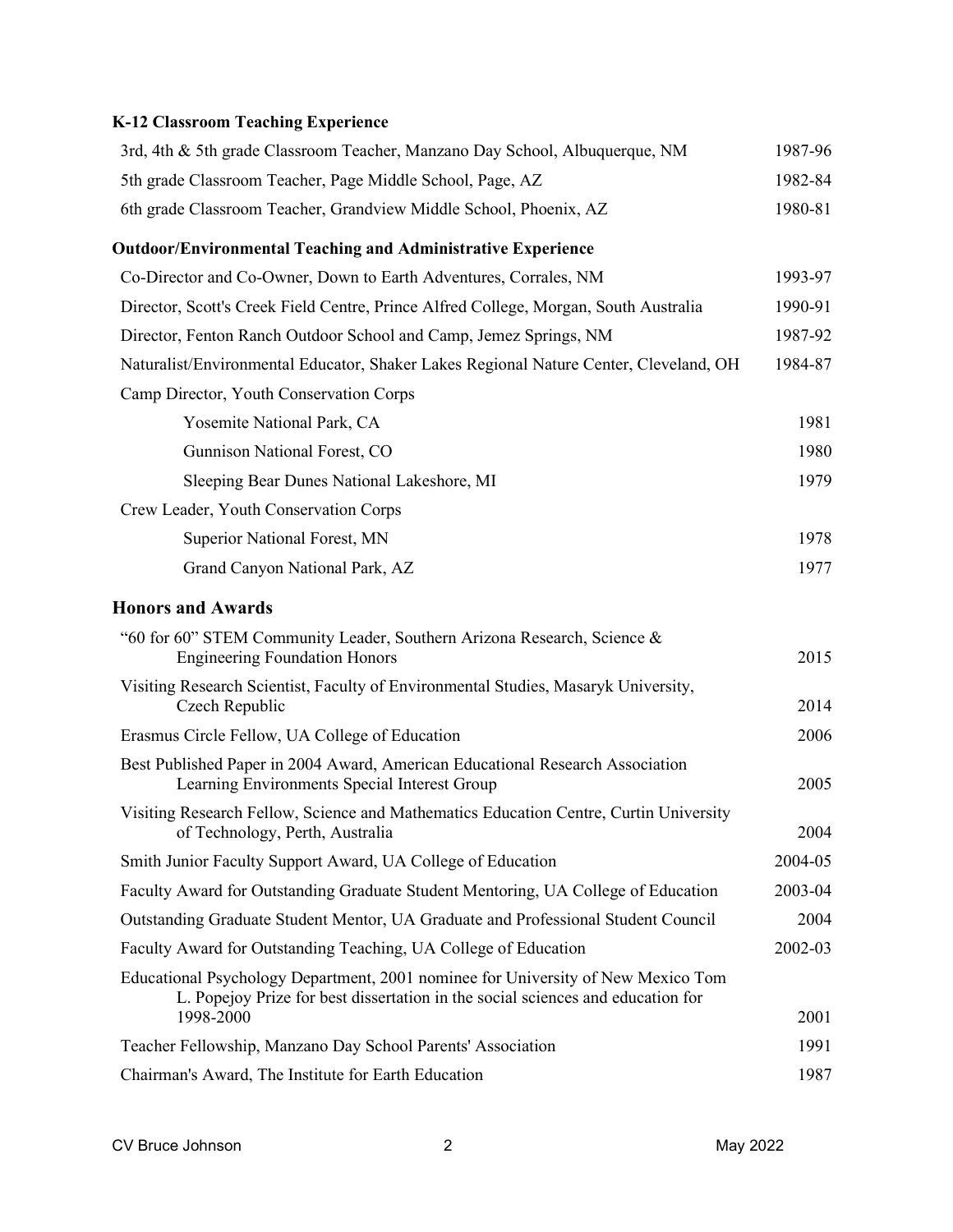## **Publications**

#### **Books**

- Johnson, B. & Wohlers, L. (Eds.). (2003). *Earth education: Ein programmatischer Ansatz zum Erfahrungslernen.* Lüneburg, Germany: Institut Für Erlebnispadagogik.
- Van Matre, S., & Johnson, B. (1997). *SUNSHIP III: Perception and choice for the journey ahead.* Greenville, WV: The Institute for Earth Education.
	- Subsequent publication in German under the title *Sonnenschiff III: Wahrnehmung und Entscheidung für die Bevorstehende Reise* (2000).
	- Subsequent publication in Finnish under the title *Aurinkoalus III: Edessä Olevan Matkan Oivallus Ja Valinta* (2017).
- Van Matre, S., Johnson, B., & Bires, F. (1990). *Conceptual encounters II.* Greenville, WV: The Institute for Earth Education.

Subsequent publication in German under the title *Konzepte Treffen II* (2000).

Subsequent publication in Finnish under the title *Käsitteiden Kohtaaminen II* (2017).

- Van Matre, S. & Johnson, B. (1988). *Earthkeepers: Four keys for helping young people live in harmony with the earth.* Greenville, WV: The Institute for Earth Education.
	- Subsequent publication in German under the title *Erdhüter: Vier Schlüssel, um jungen Menschen zu helfen, mit der Erde in Einklang zu leben* (1997).
	- Subsequent publication in Dutch under the title *Earthkeepers: Vier sleutels om jonge mensen to helpen in harmonie met de aarde to leven* (2000).
	- Subsequent publication in Italian under the title *Custodi della Terra: Quattro chiavi per aiutare I giovani a vivere in armonia con la terra* (2012).
	- Subsequent publication in Czech under the title *Strážci Země: Čtyři klíče, které pomáhají mladým lidem žít v harmonii se Zemí* (2013).
	- Subsequent publication in Spanish under the title *Cuidadores de la Tierra: Cuatro llaves para ayudar a los jóvenes a vivir en armonía can la Tierra* (2019).

Subsequent publication in Japanese under the title  $\overline{\mathcal{F}} - \overline{\mathcal{A}} + \overline{\mathcal{A}}$  (2019).

Currently being translated for publication in Chinese, Greek, and Slovenian.

Van Matre, S., Johnson, B., Soloway, E., & Bires, F. (1987). *Conceptual encounters I.* Greenville, WV: The Institute for Earth Education.

Subsequent publication in German under the title *Konzepte Treffen I* (1998).

Subsequent publication in Dutch under the title *Conceptuele Ontmoetingen I* (2006).

Subsequent publication in Italian (2012).

Subsequent publication in Czech under the title *Pojmová Setkání* (2013).

Currently being translated for publication in Chinese, Greek, and Slovenian.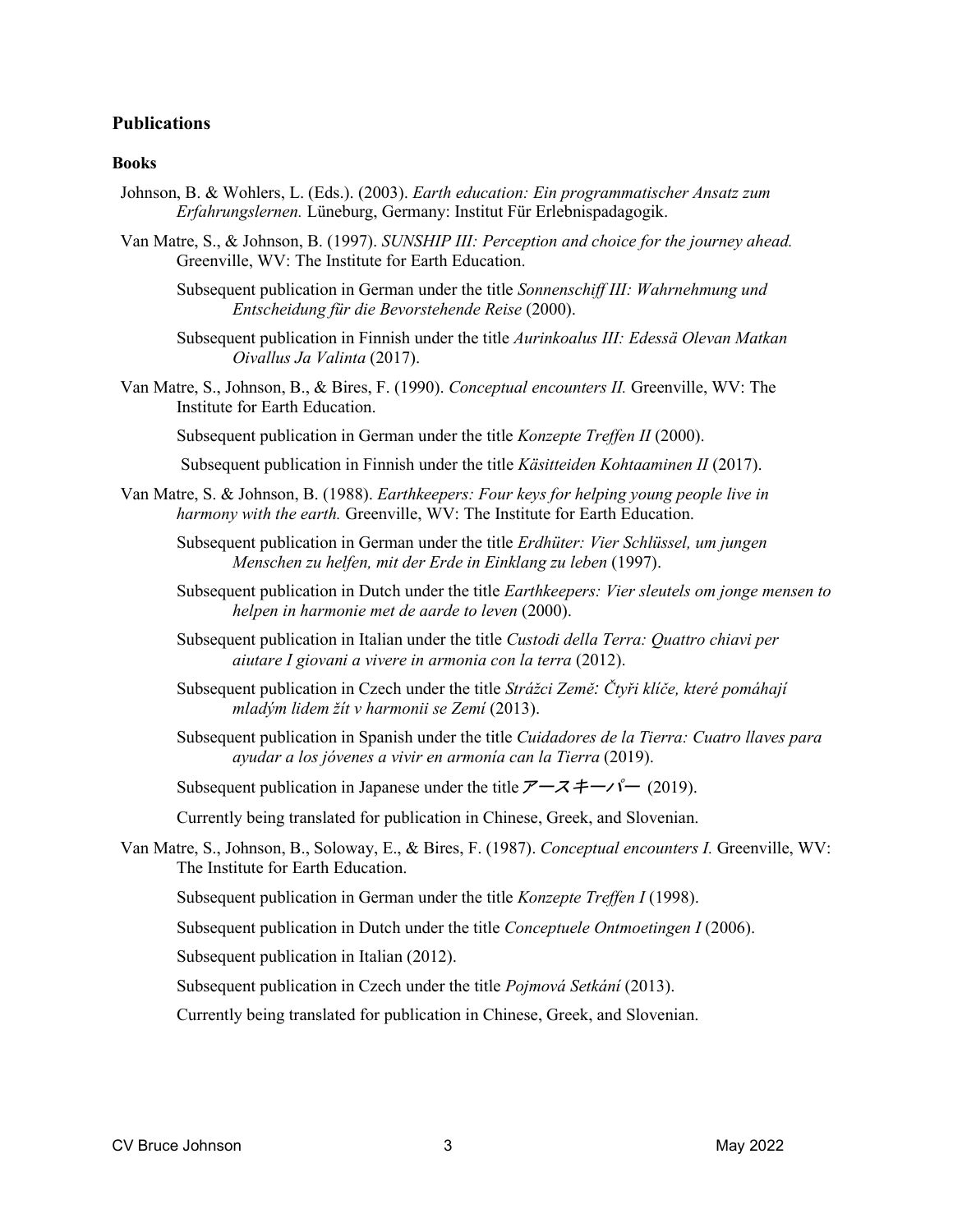### **Chapters in Books**

- Činčera, J., Šimonová, P., Johnson, B., & Kroufek, R. (2021). Power and Empowerment in Outdoor Environmental Education Programs. In J. Činčera (Ed.), *Real World Learning in Outdoor Environmental Education Programs: The Practice from the Perspective of Educational Research.* Masaryk University Press.
- Činčera, J., Kolenatý, M., Kroufek, R. & Johnson, B., (2021). Framing Outdoor Experiences in Outdoor Environmental Education Programs. In J. Činčera (Ed.), *Real World Learning in Outdoor Environmental Education Programs: The Practice from the Perspective of Educational Research.* Masaryk University Press.
- Činčera, J., Johnson, B., & Kroufek, R. (2021). Values in Outdoor Environmental Education Programs: Between Education and Advocacy. In J. Činčera (Ed.), *Real World Learning in Outdoor Environmental Education Programs: The Practice from the Perspective of Educational Research.* Masaryk University Press.
- Činčera, J., Kroufek, R. & Johnson, B. (2021). Experiential Learning in Outdoor Environmental Education Programs: A Source of Learning and Confusion. In J. Činčera (Ed.), *Real World Learning in Outdoor Environmental Education Programs: The Practice from the Perspective of Educational Research.* Masaryk University Press.
- Činčera, J., & Johnson, B. (2021). Conceptual Learning in Outdoor Environmental Education Programs. In J. Činčera (Ed.), *Real World Learning in Outdoor Environmental Education Programs: The Practice from the Perspective of Educational Research.* Masaryk University Press.
- Činčera, J., Kroufek, R. & Johnson, B. (2021). Outdoor Environmental Education Programs from the Perspective of the Participating Students and the Accompanying Teachers. In J. Činčera (Ed.), *Real World Learning in Outdoor Environmental Education Programs: The Practice from the Perspective of Educational Research.* Masaryk University Press.
- Johnson, B., & Manoli, C. (2020). Earth Education. In *Oxford Research Encyclopedia of Education.* Oxford University Press; doi: http://dx.doi.org/10.1093/acrefore/9780190264093.013.684
- Johnson, B., & Manoli, C. (2010). The impact of methodological practices in research and evaluation in environmental learning. In D. B. Zandvliet (Ed.), *Diversity in environmental education research.* (pp. 43-64). Rotterdam: Sense Publishers.
- Johnson, B. (2007). Education and research for sustainable living. In D. B. Zandvliet & D. L. Fisher (Eds.), *Sustainable communities, sustainable environments.* (pp. 85-96). Rotterdam, Netherlands: Sense.
- Johnson, B., & Roberts, E. (2004). Science in public schools: What is it and who is it for? In K. D. Vinson & W. Ross (Eds.), *Defending public schools: Curriculum continuity and change in the 21st century.* (pp.61-75)*.* Westport, Connecticut: Praeger.
- Johnson, B. (2003). Die Rolle van Erlebnissen beim Verstehen, Fühlen & Umsetzen. In B. Johnson, & L. Wohlers, (Eds.). *Earth education: Ein programmatischer Beitrag zum Erfahrungslernen* (pp. 5-14)*.* Lüneburg, Germany: Institut Für Erlebnispadagogik.
- Johnson, B., & Wohlers, L. (2003). Einleitung. In B. Johnson, & L. Wohlers, (Ed.). *Earth education: Ein programmatischer Beitrag zum Erfahrungslernen* (pp. 3-4)*.* Lüneburg, Germany: Institut Für Erlebnispadagogik.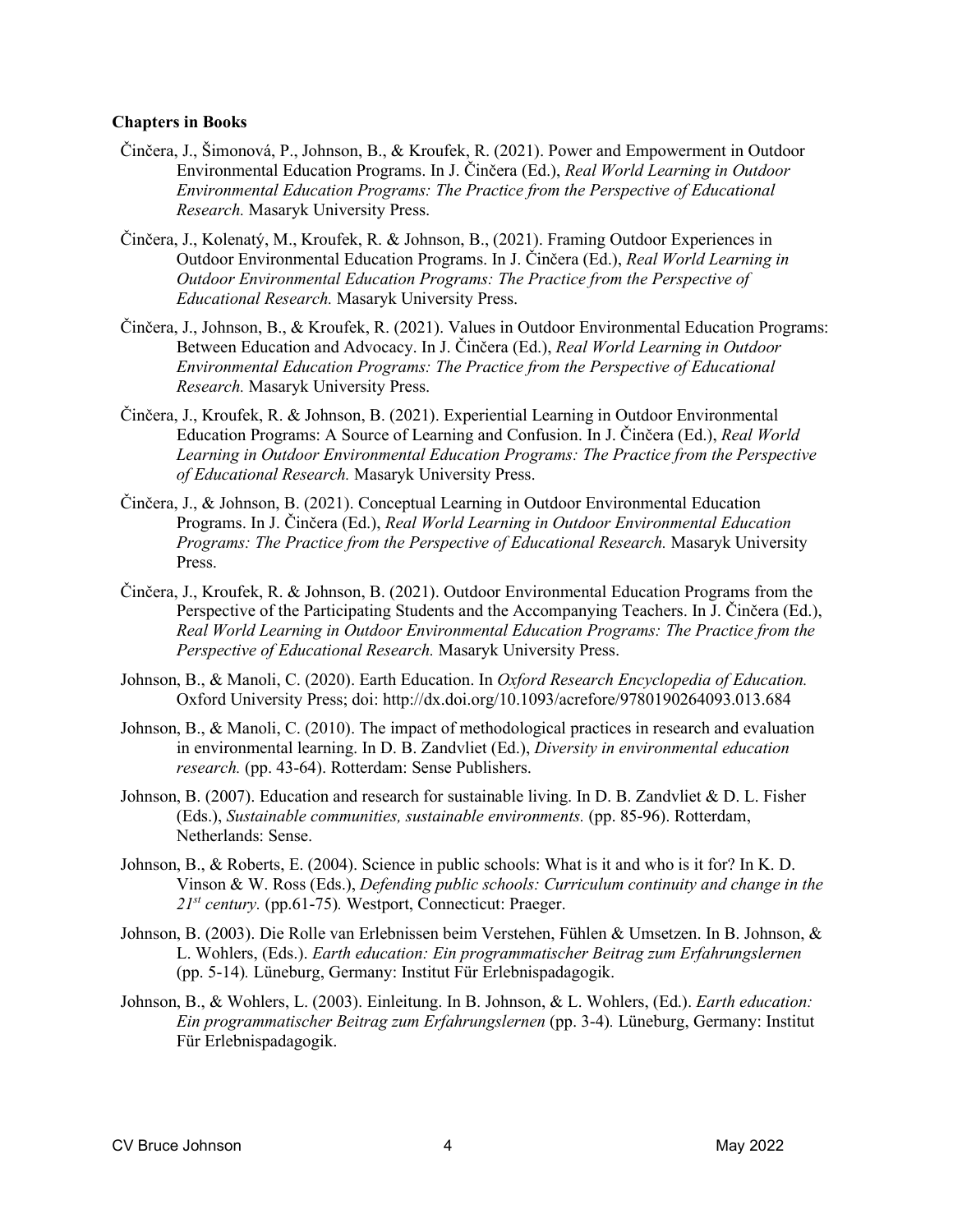- Wohlers, L. & Johnson, B. (2003). Earth education: Eim programmatischer Ansatz zum Erfahrungslernen. In B. Johnson, & L. Wohlers, (Eds.). *Earth education: Ein programmatischer Beitrag zum Erfahrungslernen* (pp. 16-25)*.* Lüneburg, Germany: Institut Für Erlebnispadagogik.
- Johnson, B. (1995). Earth education: Learning to live more lightly. In R. Kraft & J. Kielsmeier (Eds.), *Experiential Learning In Schools and Higher Education* (pp. 123-127). Dubuque, IA: Kendall/Hunt.

### **Journal articles (peer-reviewed)**

- Baierl, T.-M., Johnson, B., & Bogner, F. X. (2022). Informal earth education: Significant shifts for environmental attitude and knowledge. *Frontiers in Psychology, 13:*819899*.* doi: doi.org/10.3389/fpsyg.2022.819899.
- Johnson, B. & Činčera, J. (2022). Earthkeepers: The relationship between instructional strategies and program outcomes. *Envigogika, 17*, 1. doi: 10.14712/18023061.636.
- Johnson, B. & Činčera, J. (2021). Relationships between outdoor environmental education program characteristics and children's environmental values and behaviors. *Journal of Adventure Education & Outdoor Learning.* doi: 10.1080/14729679.2021.2001756.
- Baierl, T.-M., Bonine, K., Johnson, B., & Bogner, F. X. (2021). Biosphere 2 as an informal learning platform to assess motivation, fascination, and cognitive achievement for sustainability. *Studies in Educational Evaluation, 70.* doi: 10.1016/j.stueduc.2021.101061.
- Činčera, J., Zalesaka, J., Kolenaty, M., Simonova, P., & Johnson, B. (2021). Loving it anyway: When teachers' aims don't match environmental education program aims. *Journal of Outdoor and Environmental Education.* doi: 10.1007/s42322-021-00084-9.
- Baierl, T.-M., Johnson, B., & Bogner, F. X. (2021). Assessing environmental attitudes and cognitive achievement within 9 years of informal earth education. *Sustainability, 13, 3622*; doi: 10.3390/su13073622.
- Činčera, J., Johnson, B. & Kroufek, R. (2020). Outdoor environmental program leaders' theories of experiential learning. *Cambridge Journal of Education.* doi:10.1080/0305764X.2020.1770693.
- Činčera, J., Simonova, P., Kroufek, R., & Johnson, B. (2020). Empowerment in outdoor environmental education: Who shapes the programs? *Environmental Education Research.* doi:10.1080/13504622.2020.1814205.
- Činčera, J., Johnson, B., Kroufek, R., & Simonova, P. (2020). Values education in outdoor environmental education programs from the perspective of practitioners. *Sustainability, 12,*  4700; doi:10.3390/su12114700.
- Činčera, J., Johnson, B., Kroufek, R., Kolenaty, M., & Simonova, P. (2020). Frames in outdoor environmental education programs: What we communicate and why we think it matters. *Sustainability, 12,* 4451; doi: 10.3390/su12114451.
- Torkar, G., Debevec V., Johnson, B. & Manoli, C. (2020). Assessing children's environmental worldviews and concerns. *Center for Educational Policy Studies Journal*; doi: 10.26529/cepsj.793
- Johnson, B., & Činčera, J. (2019). Development of the ecological concepts of energy flow and materials cycling in middle school students participating in earth education programs. *Studies in Educational Evaluation, 63*, 94-101; doi: 10.1016/j.stueduc.2019.08.003.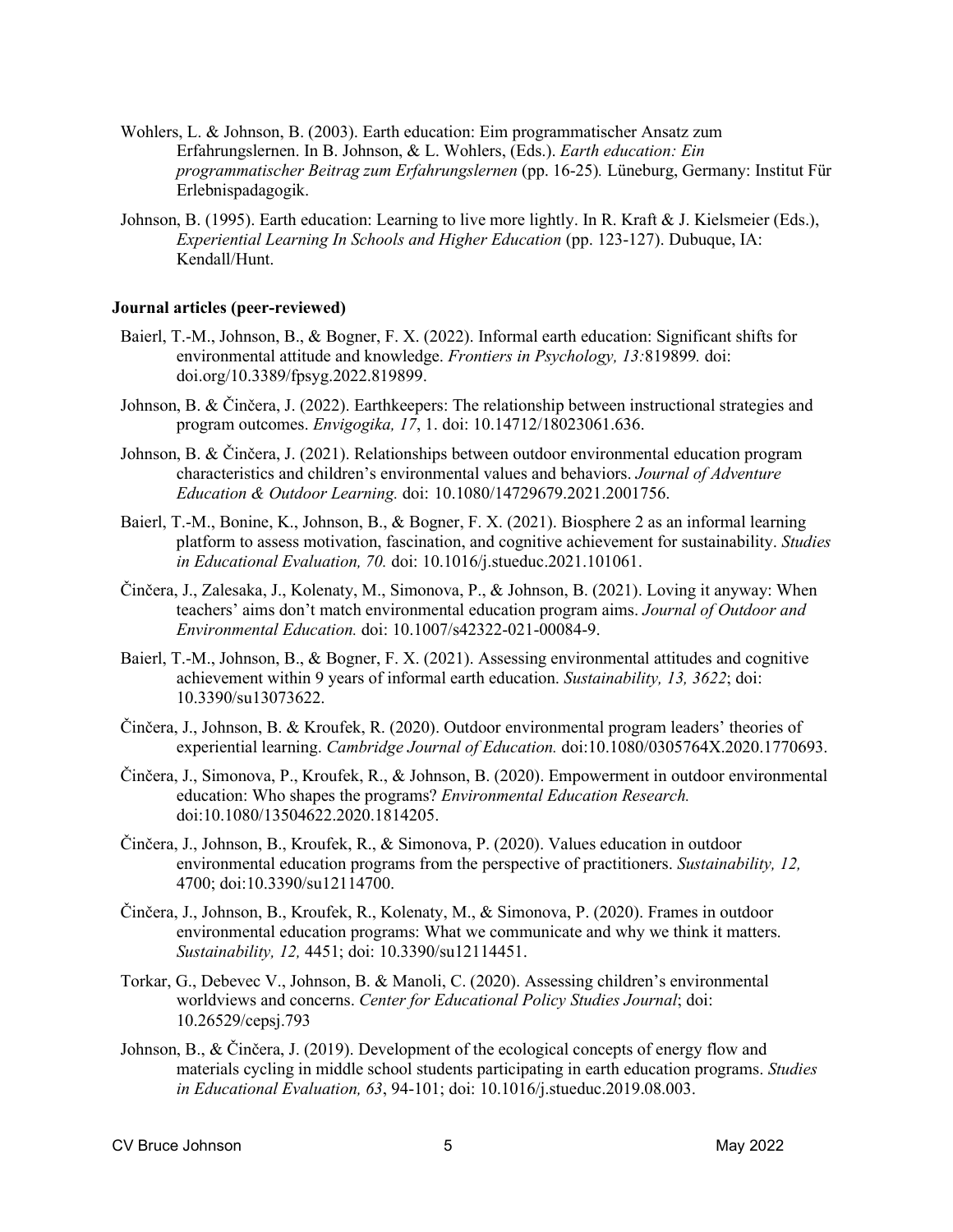- Regmi, S., Johnson, B., Dahal, B. (2019). Analyzing the environmental attitude of rural Nepalese children by validating the 2-MEV model. *Sustainability, 12,* 164; doi:10.3390/su12010164.
- Manoli, C. C., Johnson, B., Buxner, S., & Bogner, F. X. (2019). Measuring environmental perceptions grounded on different theoretical models: The 2 Major Environmental Values (2-MEV) Model in comparison with the New Ecological Paradigm (NEP) Scale. *Sustainability, 11*(5), 1286; doi:10.3390/su11051286.
- Johnson, B., & Činčera, J. (2015). Examining the relationship between environmental attitudes and behaviour in education programmes. *Socialni Studia, 12* (3), 97-111.
- Činčera, J., Johnson, B., & Kovacikova, S. (2015). Evaluation of a place-based environmental education program: From here to there. *Applied Environmental Education and Communication, 14* (3), 178-186.
- Bogner, F. X., Johnson, B, Buxner, S. & Felix, L. (2015). The 2-MEV model: Constancy of adolescent environmental values within an 8-year time frame. *International Journal of Science Education*, 37 (12), 1938-1952.
- Manoli, C. C., Johnson, B., Hadjichambis, A. C., Paraskeva-Hadjichambi, D., Georgiou, Y., & Ioannou, H. (2014). Evaluating the impact of the Earthkeepers earth education program on children's ecological understandings, values and attitudes, and behaviour in Cyprus. *Studies in Educational Evaluation,* 41, 29-37.
- Činčera, J. & Johnson, B. (2013). Earthkeepers in the Czech Republic: Experience from the implementation process. *Envigogika, 8*(4), 1-14.
- Schneller. A. J., Johnson, B., & Bogner, F. X. (2013). Measuring children's environmental attitudes and values in northwest Mexico: Validating a modified version of measures to test the Model of Ecological Values (2-MEV). *Environmental Education Research*.
- Felix, L., & Johnson, B. (2013). Back in the classroom: Teacher follow-through after an earth education program. *Applied Environmental Education & Communication, 12*(3), 187-196.
- Bailey, J. M., Johnson, B., Prather, E. E., & Slater, T. F. (2012). Development and validation of the Star Properties Concept Inventory. *International Journal of Science Education, 34*(14), 2257- 2286.
- Johnson, B., & Manoli, C. C. (2011). The 2-MEV Scale in the US: A measure of children's environmental attitudes based on the Theory of Ecological Attitude. *Journal of Environmental Education, 42*(2), 84-97.
- Bailey, J. M., Prather, E. E., Johnson, B., & Slater, T. F. (2009). College students' preinstructional ideas about stars and star formation. *Astronomy Education Review, 8,* 1-17.
- Johnson, B., & Manoli, C. (2008). Using Bogner and Wiseman's Model of Ecological Values to measure the impact of an earth education program on children's environmental perceptions. *Environmental Education Research, 14*(2), 115-127.
- Johnson, B., Stevens, J. J., & Zvoch, K. (2007). Teachers' perceptions of school climate: A validity study of the revised School Level Environment Survey (SLEQ). *Educational and Psychological Measurement, 67*, 833-844.
- Manoli, C., Johnson, B., & Dunlap, R. (2007). Assessing children's views of the environment: Modifying the New Ecological Paradigm Scale for use with children. *Journal of Environmental Education, 38*(4), 3-13.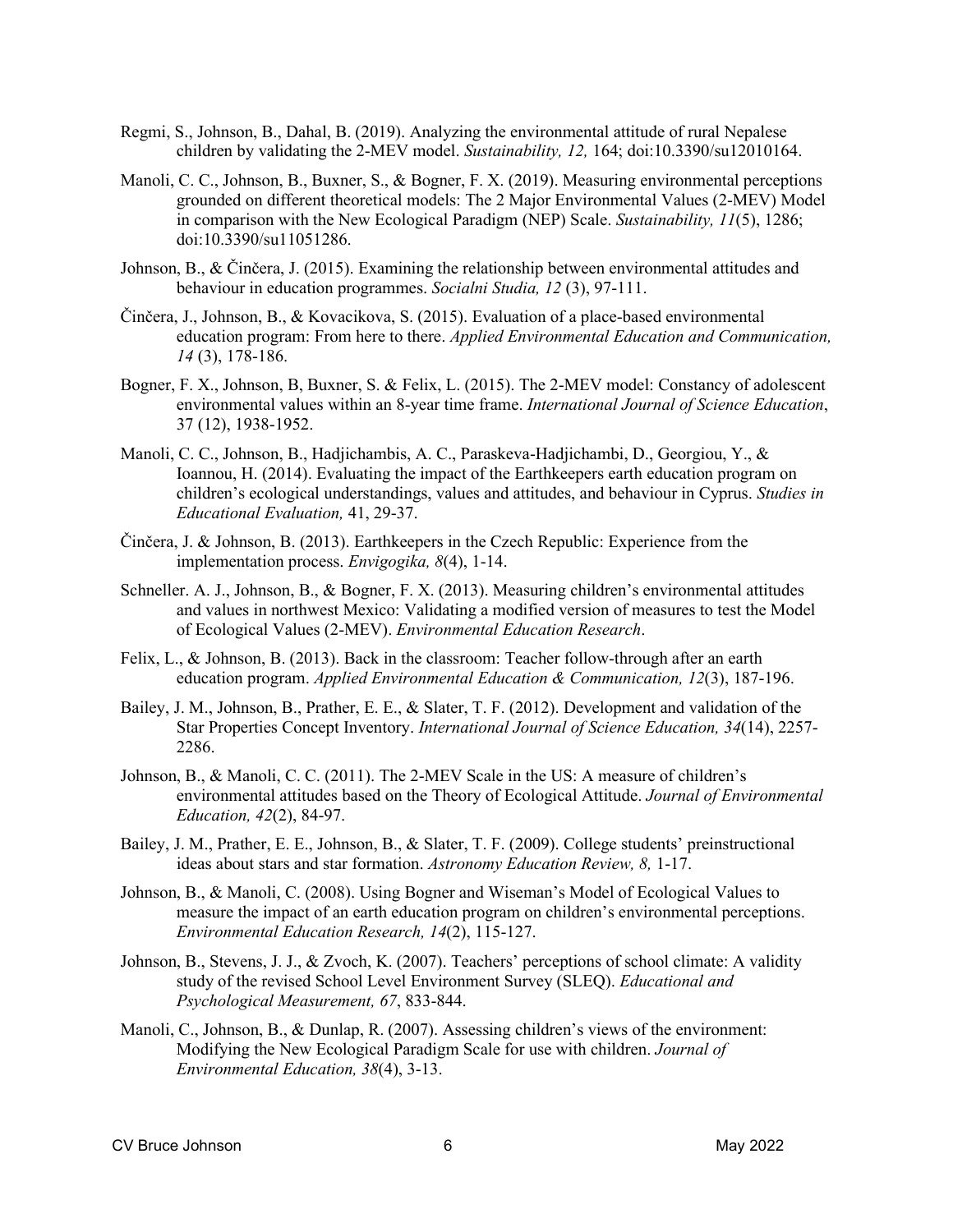- Johnson, B., & Stevens, J. J. (2006). Student achievement and elementary teachers' perceptions of school climate. *Learning Environments Research, 9*(2), 111-122.
- Jardine, D. W., Johnson, B., & Fawcett, L. (2005). Further thoughts on "Cutting Nature's Leading Strings": A conversation. *Canadian Journal of Environmental Education, 10*, 52-61.
- Johnson, B., & McClure, R. (2004). Validity and reliability of a revised version of the Constructivist Learning Environment Survey (CLES). *Learning Environments Research, 7*(1) 65-80.
- Johnson, B. (2003). The role of experience in understanding, feeling, and processing. *Zeitschrift Für Erlebnispädagogik, 23*(5/6), 5-13.
- Johnson, B., & Wohlers, L. (2003). Introduction to the special issue on earth education. *Zeitschrift Für Erlebnispädagogik, 23*(5/6), 3-4*.*
- Wohlers, L., & Johnson, B. (2003). A programmatic approach: Purposeful experiences. *Zeitschrift Für Erlebnispädagogik, 23*(5/6), 14-22*.*
- Johnson, B., & Stevens, J. J. (2001). Exploratory and confirmatory factor analysis of the School Level Environment Questionnaire (SLEQ). *Learning Environments Research, 4*(3), 325-344.
- Johnson, B. (1990). Earth education: Learning to live more lightly. *Journal of Experiential Education, 13*(3), 38-41.

### **Refereed Book Reviews**

Hautecoeur, J. (Ed.). (2003): Ecological Education in Everyday Life: ALPHA 2000. *Anthropology & Education Quarterly, 34*(1).

## **Presentations**

#### **Symposia**

- Refereed symposium: Johnson, B. (2022, November). *Educating for Survival: What Knowledge and What Action?*. Paper to be presented at the International Conference on Ecological Sciences & Evolution, Metz, France.
- Refereed symposium: Knox, C., Johnson, B., & Waite, C. (2022, March). *Connecting Outdoor Environmental Education with Communities and Schools.* Paper presented at the World Environmental Education Congress, Prague, Czech Republic.
- Refereed symposium: Johnson, B., Manoli, C., & Buxner, S. (2016, September). *Ecological values & connectedness to nature: Are we measuring different constructs?* Paper presented at the Eleventh Conference of European Researchers in Didactics of Biology, Karlstad, Sweden.
- Refereed symposium: Johnson, B., Hadjichambis, A. C., Mappouras, D. G., & Felix, L. (2015, September). *Using the Model of Ecological Values to investigate the environmental attitudes of young adolescents in Cyprus.* Paper presented at the 1<sup>th</sup> Conference of the European Science Education Research Association, Helsinki, Finland.
- Refereed symposium: Bogner, F. X., & Johnson, B. (2015, September). *2-MEV model: Green attitudes over the years.* Paper presented at the  $11<sup>th</sup>$  Conference of the European Science Education Research Association, Helsinki, Finland.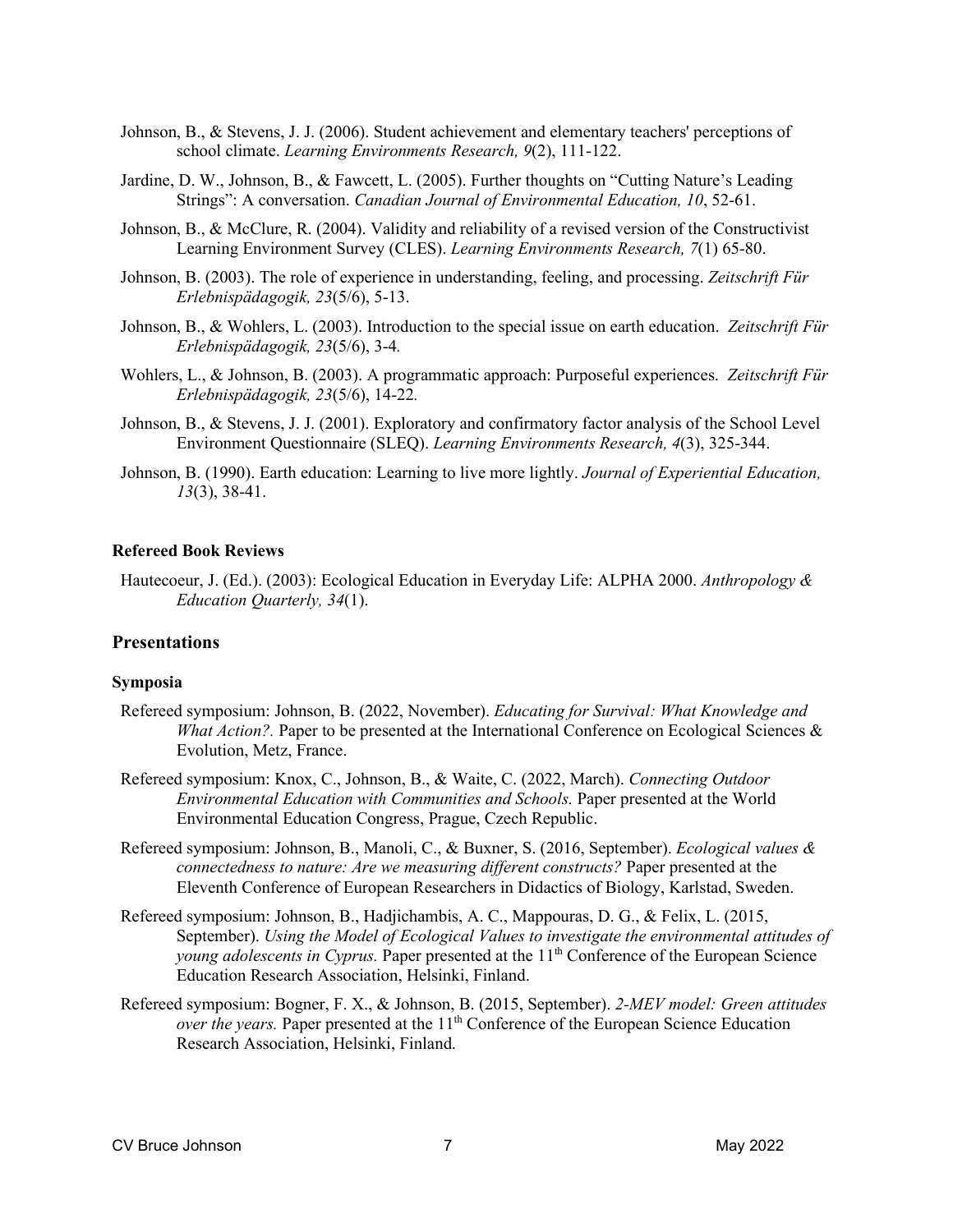Refereed symposium: Manoli, C. C., & Johnson, B. (2015, September). *Investigating the relationship between children's environmental perceptions and ecological behavior through environmental learning experiences.* Paper presented at the 11<sup>th</sup> Conference of the European Science Education Research Association, Helsinki, Finland.

Invited participant: (2013, July). 1<sup>st</sup> European Science Education Academy Workshop. Crete, Greece.

- Refereed symposium organizer: Johnson, B. (2013, September). *International perspectives on environmental values and attitudes and their contribution to environmental literacy.* Symposium at the 10<sup>th</sup> Conference of the European Science Education Research Association, Nicosia, Cyprus.
- Refereed symposium: Johnson, B., Felix, L., & Manoli, C. (2013, September). *Values and attitudes in earth education programs.* Paper presented at the 10<sup>th</sup> Conference of the European Science Education Research Association, Nicosia, Cyprus.
- Refereed symposium: Hadjichambis, A., Johnson, B., Manoli, C., Mappouras, D., & Felix, L. (2013, September). *Conceptual understandings and environmental values on the basis of a new biology curriculum: National results from Cyprus.* Paper presented at the 10<sup>th</sup> Conference of the European Science Education Research Association, Nicosia, Cyprus.
- Invited symposium chair: Johnson, B. (2012, April). *Teaching and learning for the environment: Perspectives on understandings, values, and actions.* Symposium at the Annual Meeting of the American Educational Research Association, Vancouver, Canada.
- Invited paper in a symposium: Johnson, B. (2012, April). *Values in environmental learning.* Paper presented at the Annual Meeting of the American Educational Research Association, Vancouver, Canada.
- Refereed symposium: Johnson, B., Bogner, F. X., Dunlap, R. E., Manoli, C., & Wiseman, M. (2009, April). *Views of the environment: Theory, measurement, and results.* Paper presented at the Annual Meeting of the National Association of Research in Science Teaching, Garden Grove, CA.
- Invited participant: (2005, September). *Optimizing science achievement for all students.* Maryland Institute for Minority Achievement and Urban Education. University of Maryland, College Park, MD.
- Refereed paper presentation: Johnson, B. (2003, October). *Conceptual understanding in ecological systems and in our lives.* Paper presented in the *Current issues in science education symposium* at the annual conference of the Arizona Educational Research Organization. Tempe, AZ.
- Invited participant: (2003, August). *Earth education research symposium.* De Koog, Texel, The Netherlands.
- Invited paper presentation: Johnson, B. (2002, April). *Concept teaching: Beyond categorization (2002, April).* Paper presented in the *Issues in curriculum, instruction and teacher education symposium* at the annual meeting of the American Educational Research Association, New Orleans, LA.
- Invited discussant: Romano, M., DeSalvo, C., & Wells, P. (2002, February). *Redesigning teacher education programs for quality and accountability*. Refereed symposium at the Annual Meeting of the American Association of Colleges for Teacher Education, New York, NY.
- Invited participant: (2001, November). *Earth education research symposium*, Universität Lüneburg, Lüneburg, Germany.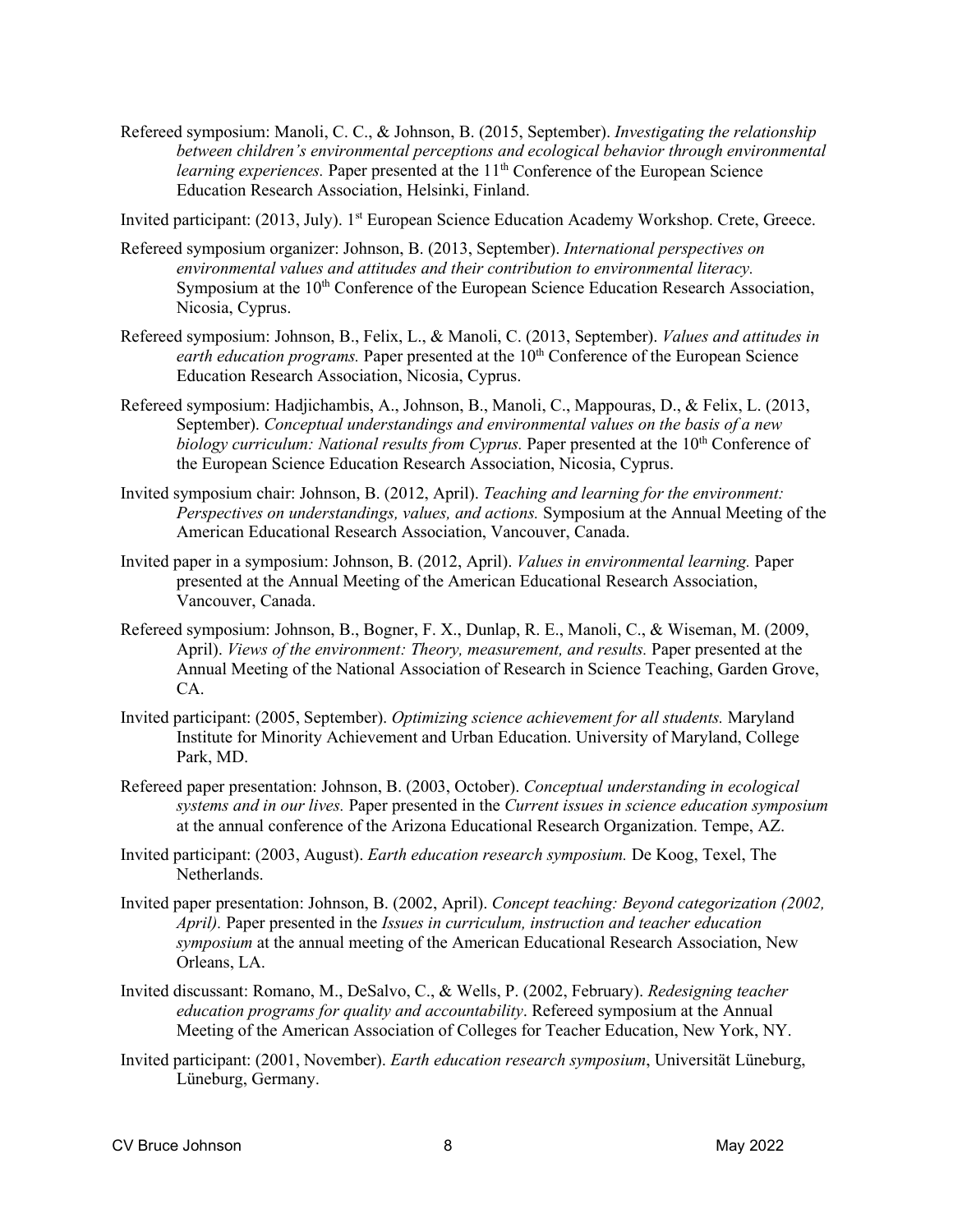### **Conferences – Accepted and presented papers (refereed)**

#### National/International

- Torkar, G., Johnson. B, & Zajc, I. (2022, March). *Slovene primary students' knowledge of the water cycle and pro-environmental behavior.* Paper presented at the World Environmental Education Congress, Prague, Czech Republic.
- Baierl, T., Johnson, B., & Bogner, F. (2022, March). *Informal earth education on environmental attitude, knowledge, and their convergence.* Paper presented at the World Environmental Education Congress, Prague, Czech Republic.
- Knox, C., Waite, C., Johnson, B, & Gonzalez, N. (2021, October). *Counterstories of land and environment: Building culturally responsive environmental education from the community out.* Paper presented at the annual meeting of the North American Association for Environmental Education, Virtual.
- Baierl, T., Bogner, F. X. & Johnson, B. (2021, October). *Informal earth education: Significant Shifts for environmental attitude and knowledge?* Paper presented at the International Conference on Environmental Psychology, Siracusa, Italy.
- Baierl, T., Johnson, B., & Bogner, F. X. (2021, April). *Factors intervening with formal and informal green educational initiatives.* Paper presented at the annual meeting of the National Association of Research in Science Teaching, Virtual.
- Johnson, B., Waite, C., & Mayer, M. (2020, October) *Educating for action: How so we help children lessen impact?* Paper presented at the annual meeting of the North American Association for Environmental Education, Virtual.
- Činčera, J., & Johnson, B. (2020, October). *Values education in outdoor environmental education from the practitioners perspective.* Poster presented at the annual meeting of the North American Association for Environmental Education, Virtual.
- Činčera, J., Johnson, B., & Kroufek, R. (2020, September). *Outdoor environmental education program leaders' theories of experiential learning.* Paper presented at the Conference of European Researchers in Didactics of Biology, Virtual.
- Činčera, J., Binka, B., & Johnson, B. (2019, September). *Outdoor environmental education programs: What we want to do is not always what we do.* Poster presented at the European Conference on Educational Research, Hamburg, Germany.
- Manoli, C., Johnson, B, & Bogner, F. X. (2019, August). *The enjoyable use of nature: Appreciation of nature and the Two Major Environmental Value Model (2-MEV)*. Paper presented at the 13<sup>th</sup> Conference of the European Science Education Research Association, Bologna, Italy.
- Regmi, S., Bookhagen, B., Johnson, B., & Mani Dahal, B. (2019, August). *Observing extreme environmental events in the Himalayas and status of environmental education and attitude of the downstream community.* Paper presented at the 13<sup>th</sup> Conference of the European Science Education Research Association, Bologna, Italy.
- Torkar, G., Debevec, V., Manoli, C., & Johnson, B. (2019, August). *The New Ecological Paradigm Scale for use with children in Slovenia.* Poster presented at the 13<sup>th</sup> Conference of the European Science Education Research Association, Bologna, Italy.
- Regmi, S., Johnson, B. & Dahal, B. M. (2019, March). *Validating a Modified Model of Ecological Values (2-MEV) in Rural Nepal: A Unique Cultural Perspective.* Paper presented at the annual meeting of the National Association of Research in Science Teaching, Baltimore, MD.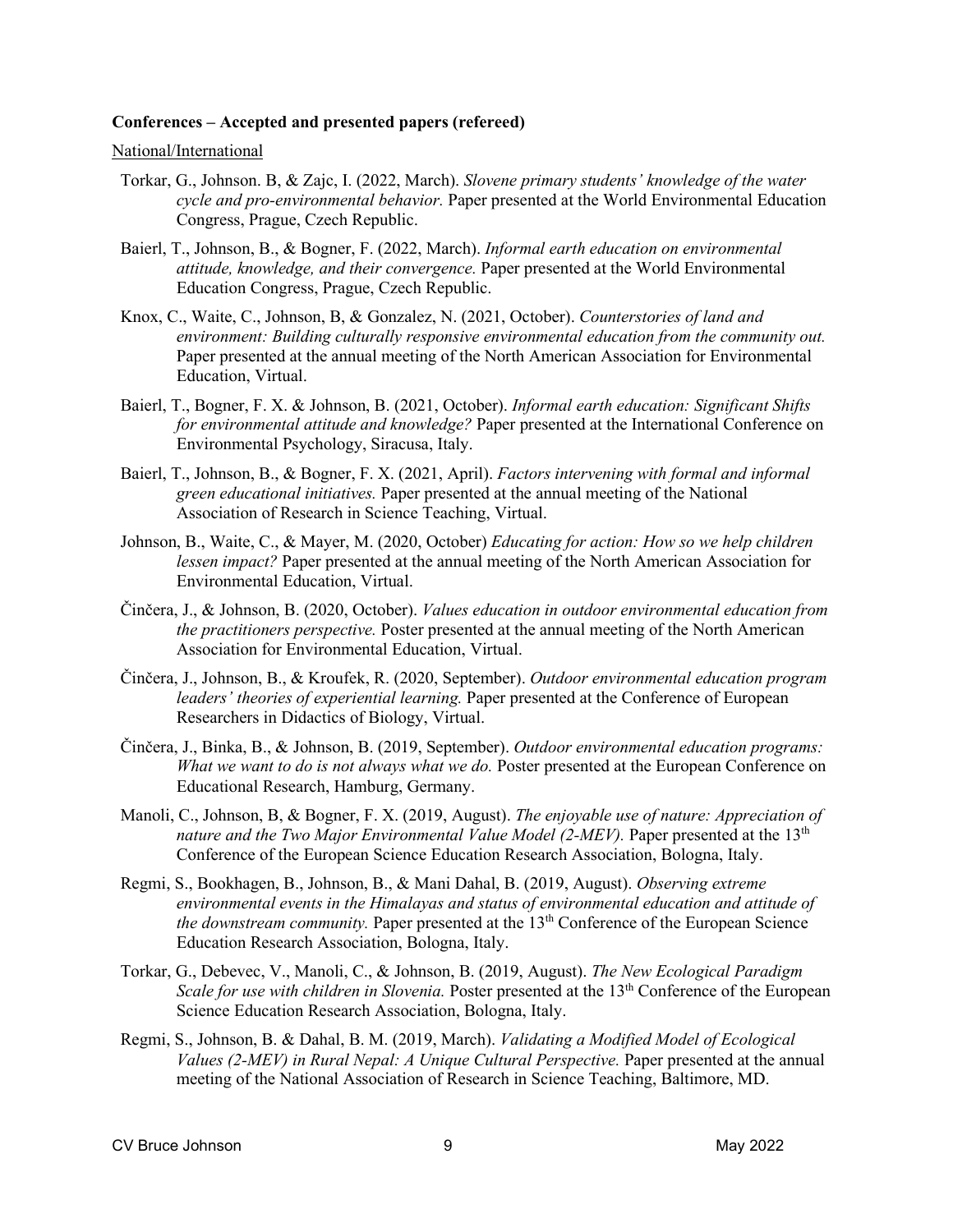- Felix, L., Johnson, B. & Buxner, S. (2018, July). *Measurement tools for the competence model for environmental education.* Paper presented at the Twelfth Conference of European Researchers in Didactics of Biology, Zaragoza, Spain.
- Johnson, B. & Činčera, J. (2018, July). *Using two theoretical models to measure environmental perceptions in earth education.* Paper presented at the Twelfth Conference of European Researchers in Didactics of Biology, Zaragoza, Spain.
- Johnson, B., Buxner, S. & Manoli, C. C. (2018, March). *Environmental perceptions, uni- or multidimensional: Comparison of the NEP and 2-MEV.* Paper presented at the annual meeting of the National Association of Research in Science Teaching, Atlanta, GA.
- Johnson, B., Felix, L., Buxner, S., & Manoli. C. (2017, September). *Using the competence model for environmental education: Measurement of knowledge and behaviour.* Paper presented at the 12th Conference of the European Science Education Research Association, Dublin, Ireland.
- Manoli, C., & Johnson, B. (2017, September). *Environmental perceptions through the lens of different theoretical models: 2-MEV vs. NEP.* Paper presented at the 12<sup>th</sup> Conference of the European Science Education Research Association, Dublin, Ireland.
- Felix, L., Johnson, B., Buxner, S. & Manoli, C. C. (2017, April). *Measuring key components of the Competence Model for Environmental Education.* Paper presented at the annual meeting of the National Association of Research in Science Teaching, San Antonio, TX.
- Johnson, B. & Činčera, J. (2016, September). *The development of ecological attitudes of children over five years as they participated in three earth education programs.* Paper presented at the Eleventh Conference of European Researchers in Didactics of Biology, Karlstad, Sweden.
- Manoli, C., Johnson, B., & Buxner, S. (2016, April). *The Connectedness to Nature Scale: What does it measure?* Paper presented at the annual meeting of the American Educational Research Association, Washington, DC.
- Johnson, B., & Činčera, J. (2014, September). *Participation of Czech children in the Earthkeepers earth education programme.* Paper presented at the European Conference on Educational Research, Porto, Portugal.
- Johnson, B., Felix, L. & Buxner, S. (2014, September). *Ecological values across years, ages and locations.* Paper presented at the Annual Conference of the Ecological Society of Germany, Switzerland and Austria, Hildescheim, Germany.
- Johnson, B. (2014, August). *Revealing the hidden ways we use energy in our daily lives.* Paper presented at the Annual Meeting of the Ecological Society of America, Sacramento, CA.
- Jaksha, A., & Johnson, B. (2014, April). *A new theoretical framework for researching environmental identity.* Paper presented at the annual meeting of the National Association of Research in Science Teaching, Pittsburgh, PA.
- Sonam, T., & Johnson, B. (2014, March). *Tibetan Buddhist monastics studying western science: Negotiating Buddhist theology and western science.* Paper presented at the annual meeting of the National Association of Research in Science Teaching, Pittsburgh, PA.
- Buxner, S., Olsen, J. Johnson, B., Vezino, B., & Sonam, T. (2014, April). *Exploring how industry experiences impact teachers' conceptions of relevancy and authenticity related to teaching practices.* Paper presented at the annual meeting of the National Association of Research in Science Teaching, Pittsburgh, PA.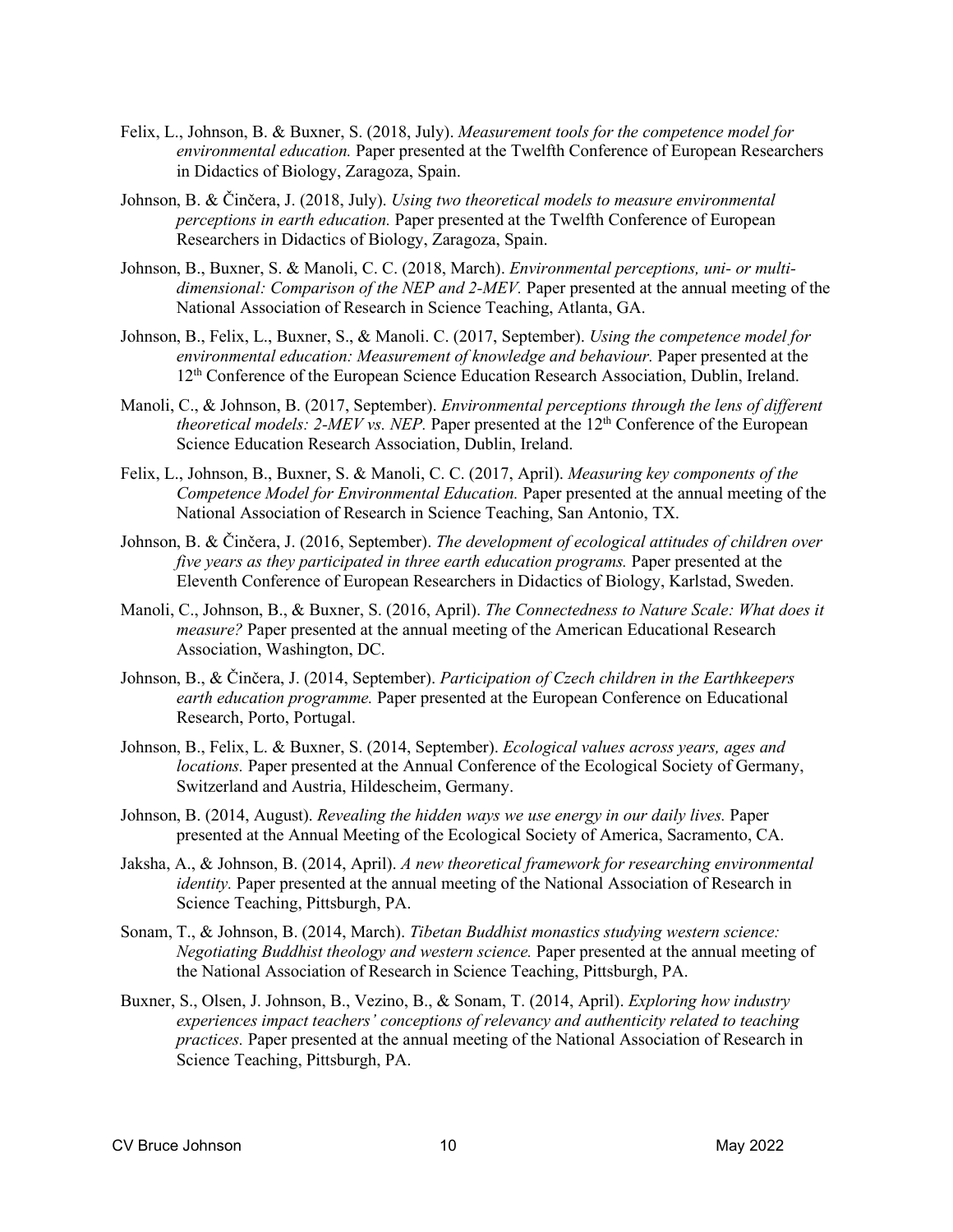- Johnson, B., & Felix, F. (2013, November). *Investigating children's environmental values, identities and actions.* Paper presented at the Southwest Consortium for Innovative Psychology in Education, Tucson, AZ.
- Manoli, C., Hadjichambis, A., Johnson, B., Hadjichambi, D., Yiannis, G., Ioannou, H., & Felix, L. (2013, September). *Empowering students and teachers towards the implementation of the new curriculum for sustainable development in Cyprus through earth education programs.* Paper presented at the 10th Conference of the European Science Education Research Association, Nicosia, Cyprus.
- Johnson, B. (2013, June). *The university as a leader in a community-wide STEM effort.* Roundtable discussion at the Science and Mathematics Teacher Imperative National Conference, St. Louis, MO.
- Johnson, B. (2013, June). *Bringing industry experiences back to the classroom.* Roundtable discussion at the Science and Mathematics Teacher Imperative National Conference, St. Louis, Mo.
- Manoli, C., Hadjichambis, A., Mappouras, D., & Johnson, B. (2013, April). *New biology curriculum on the basis of a national educational reformation: The impact of an educational intervention on student's conceptual understandings and environmental attitudes.* Paper presented at the annual meeting of the American Educational Research Association, San Franciso, CA.
- Manoli, C., Johnson, B., Hadjichambis, A., Paraskeva-Hadjichambi, D., Georgiou, Y., & Ioannou, H. (2012, November). *Learning to live more lightly: Children's understandings, attitudes and behavior in arid lands.* Paper presented at the International Conference on Drylands, Deserts and Desertification, Sede Boqer, Israel.
- Johnson, B. (2012, September). *Intervention of earth education programs with ecological values and actions.* Paper presented at the annual conference of the Ecological Society of Germany, Switzerland and Austria, Lüneburg, Germany.
- Hadjichambis, A. C., Mappouras, D. G., Manoli, C., & Johnson, B. (2012, September). *New biology curriculum: National results of an educational intervention.* Paper presented at the 9<sup>th</sup> Conference of European Researchers in Didactics of Biology, Berlin, Germany.
- Doyle, W., & Johnson, B. (2012, April). *Interpersonal spaces in teacher education*. Paper presented at the annual meeting of the International Conference on Interpersonal Relations in Education, Vancouver, Canada.
- Johnson, B., Schaub, E., & Jaksha, A, & Manoli, C. (2012, March). *Young adolescents' views on environmental attitudes, behaviors, and identity: Seeking truth, adventure and harmony*. Paper presented at the annual meeting of the National Association of Research in Science Teaching, Indianapolis, IN.
- Manoli, C., Johnson, B., Hadjichambis, A., Paraskeva-Hadjichambi, D., & Georgiou, Y. (2012, March). *Sustainability through the lens of earth education: Children's ecological understandings and environmental attitudes.* Paper presented at the National Association of Research in Science Teaching, Indianapolis, IN.
- Manoli, C., Johnson, B., Hadjichambis, A., Paraskeva-Hadjichambi, D., & Georgiou, Y. (2011, September). *The impact of earth education on children's ecological understandings and attitudes in Cyprus.* Paper presented at the Biannual Conference of the European Science Education Research Association, Lyon, France.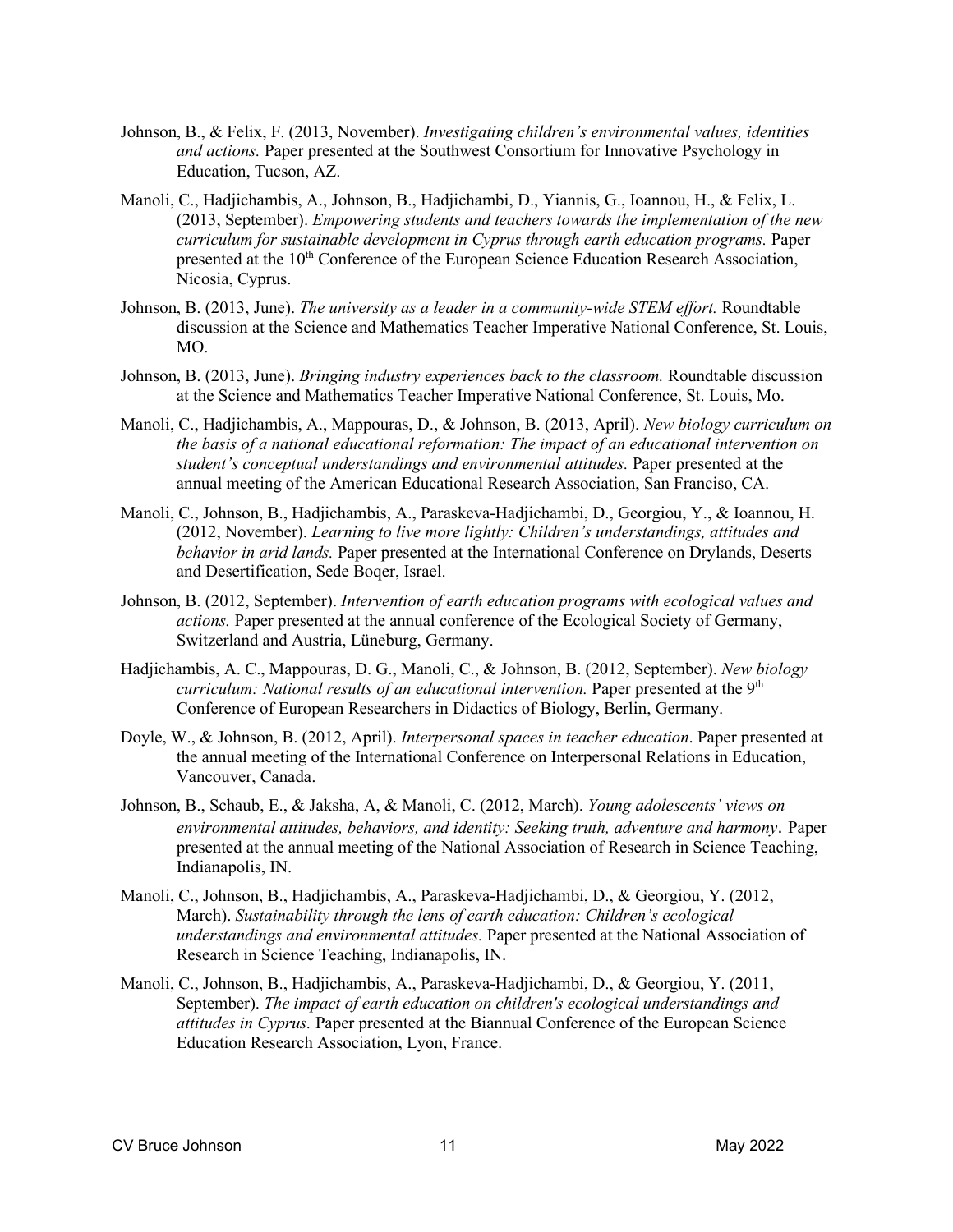- Johnson, B., Jaksha, A., Roberts, E., & Mayer, M. (2011, July). *Seeking truth, adventure & harmony: The role of education in the personal quests of young adolescents.* Paper presented at the  $6<sup>th</sup>$ World Environmental Education Congress, Brisbane, Australia.
- Schneller, A. J., Johnson, B., & Bogner, F. X. (2011, July). *Using the Model of Ecological Values (2- MEV) to measure environmental attitudes in Mexico*. Paper presented at the 6<sup>th</sup> World Environmental Education Congress, Brisbane, Australia.
- Johnson, B., Rosemartin, D., & Barca, D. (2011, April). *Environmental knowledge, attitudes, and awareness of pre-service teachers and faculty*. Paper presented at the annual meeting of the National Association of Research in Science Teaching, Orlando, FL.
- Schaub, E., & Johnson, B. (2011, April). *Longitudinal analysis of student responses: Insights gained regarding instrument quality and ecological concept development*. Paper presented at the annual meeting of the National Association of Research in Science Teaching, Orlando, FL.
- Johnson, B. (2010, October). *Earth education: A programmatic approach to ecological learning and living.* Poster presented at the Ecology and Education Summit of the Ecological Society of America, Washington, DC.
- Johnson, B., Rosemartin, D., & Barca, D. (2010, September). *Environmental literacy of students and faculty in pre-service education programs.* Paper presented at the Research Symposium at the annual meeting of the North American Association for Environmental Education, Buffalo, NY.
- Johnson, B., Manoli, C., Rosemartin, D., & Barca, D. (2010, March). *Ecological understandings of teachers in the US: What is needed to better prepare our next generation of teachers?* Paper presented at the annual meeting of the National Association of Research in Science Teaching, Philadelphia, PA.
- Roberts, E., & Johnson, B. (2010, March). *What progresses in a learning progression: A longitudinal ground-truth study of one student's understanding of energy in ecosystems.* Paper presented at the annual meeting of the National Association of Research in Science Teaching, Philadelphia, PA.
- Buxner, S., Harris, C. & Johnson, B. (2009, April). *Exploring the usability of district-wide assessments by administrators and teachers for improving science instruction and learning.* Paper presented at the annual meeting of the National Association of Research in Science Teaching, Garden Grove, CA.
- Schaub, E., Buxner, S., Harris, C. & Johnson, B. (2009, April). *Formative assessment in the classroom and across the district.* Paper presented at the annual meeting of the National Association of Research in Science Teaching, Garden Grove, CA.
- Buxner, S., Gomez, R. & Johnson, B. (2009, April). *Developing a Pathfinder-based instrument measuring the conceptual organization of science inquiry in novices and experts.* Paper presented at the annual meeting of the American Educational Research Association, San Diego, CA.
- Yan, B., & Johnson, B. (2008, December). *The model of curriculum integration through environmental learning and its implications to environmental organizations in China.* Paper presented at the Building Green Partnerships for Sustainable Development Conference, Hong Kong.
- Yan, B., & Johnson, B. (2008, October). *Curriculum integration through environmental learning: A case study.* Paper presented at the Research Symposium at the annual meeting of the North American Association for Environmental Education, Wichita, KS.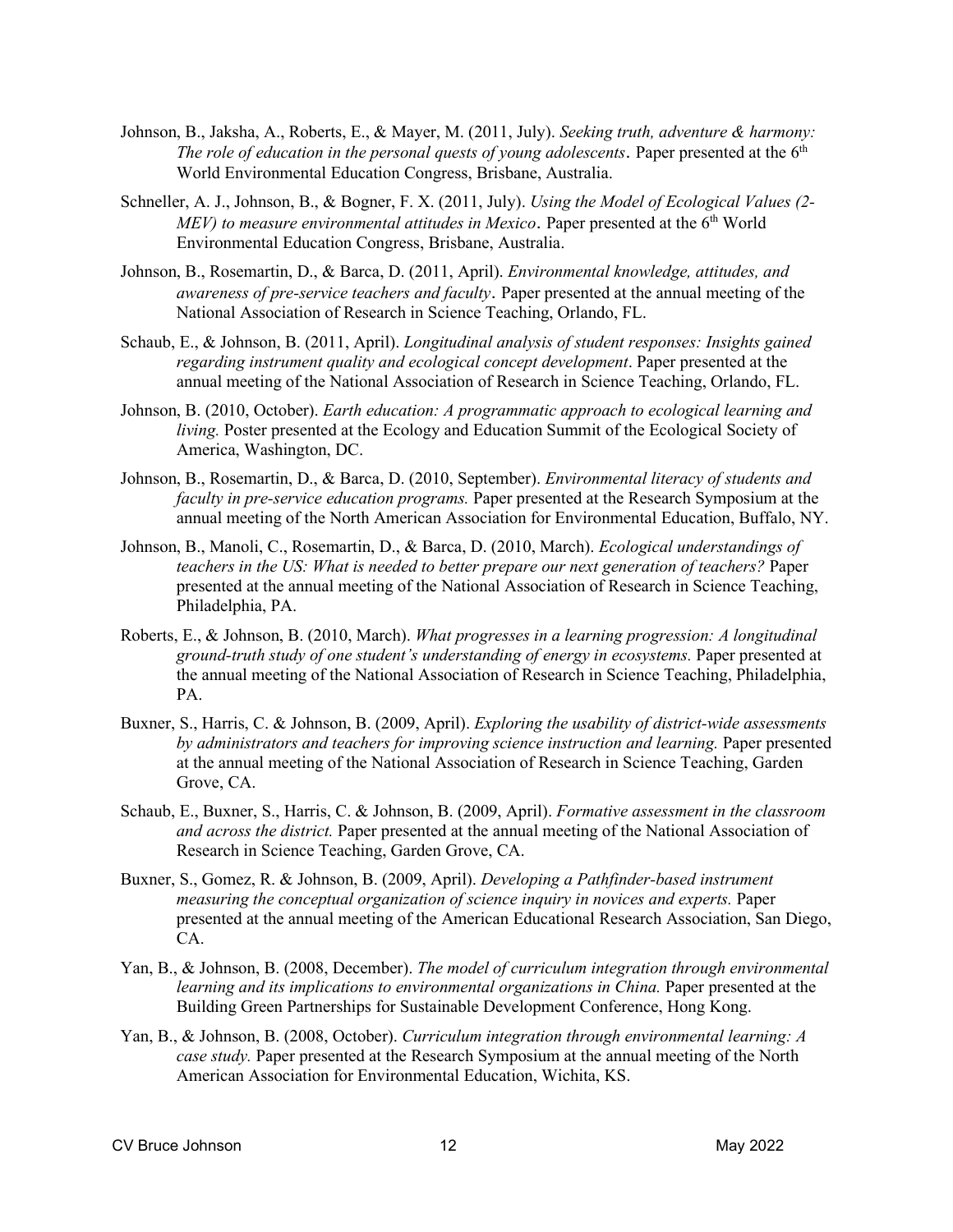- Johnson, B., & Manoli, C. (2008, April). *Using the Model of Ecological Values to examine stability of and changes in children's environmental perceptions over time.* Paper presented at the annual meeting of the National Association of Research in Science Teaching, Baltimore, MD.
- Manoli, C., & Johnson, B. (2008, April). *Factors influencing students' ecological actions following participation in an earth education program.* Paper presented at the annual meeting of the National Association of Research in Science Teaching, Baltimore, MD.
- Felix, L., Johnson, B. & Manoli, C. (2008, April). *Back in the classroom: Teacher influence on students' environmental understandings, perceptions, and actions following an earth education program.* Paper presented at the annual meeting of the National Association of Research in Science Teaching, Baltimore, MD.
- Buxner, S., Harris, C. & Johnson, B. (2008, April). *Creating tightly aligned assessments for primary science in collaboration with an urban school district.* Paper presented at the annual meeting of the National Association of Research in Science Teaching, Baltimore, MD.
- Yan, Baohua, and Bruce Johnson. (2007, November). *Curriculum integration through environmental learning for sustainable development: Reconnecting students with the real world.* The 3rd International Forum on Education for Sustainable Development, Beijing, China.
- Manoli, C. & Johnson, B. (2007, April). *The relationship between children's environmental perceptions and ecological actions.* Paper presented at the annual meeting of the National Association of Research in Science Teaching, New Orleans, LA.
- Johnson, B., Roberts, E., and Manoli, C. (2006, April). *The impact of earth education programs on students' understandings of ecological concepts.* Paper presented at the annual meeting of the National Association for Research in Science Teaching, San Francisco, CA.
- Manoli, C., & Johnson, B. (2006, April). *Examining children's environmental perceptions: The relationship between the Model of Ecological Values and the New Ecological Paradigm/Dominant Social Paradigm Continuum.* Paper presented at the annual meeting of the National Association of Research in Science Teaching, San Francisco, CA.
- Roberts, E., & Johnson, B. (2006, April). *Fourth and fifth graders' responses to a pilot item on the Ecological Concept Questionnaire.* Paper presented at the annual meeting of the National Association of Research in Science Teaching, San Francisco, CA.
- Bailey, J., Johnson, B., Prather, E., & Slater, T. (2006, April). *Development and validation of the star properties concept inventory*. Paper presented at the annual meeting of the National Association of Research in Science Teaching, San Francisco, CA.
- Dokter, E., Slater, T., Johnson, B. & Prather, E. (2006, April). *Beyond inspiration: Assessing the impact of a teaching practice workshop for college astronomy faculty.* Paper presented at the annual meeting of the American Educational Research Association, San Francisco, CA.
- Johnson, B., & Manoli, C. (2005, October). *Earth education research and evaluation*. Paper presented at the Research Symposium at the annual meeting of the North American Association for Environmental Education, Albuquerque, NM.
- Johnson, B., & Mayer, M. (2005, October). *Constructing understandings of ecological concepts*. Paper presented at the annual meeting of the North American Association for Environmental Education, Albuquerque, NM.
- Johnson, B. (2005, August). *Development of student understanding of ecological concepts.* Paper presented at the Fourth International Conference on Science, Mathematics, and Technology Education, Victoria, British Columbia, Canada.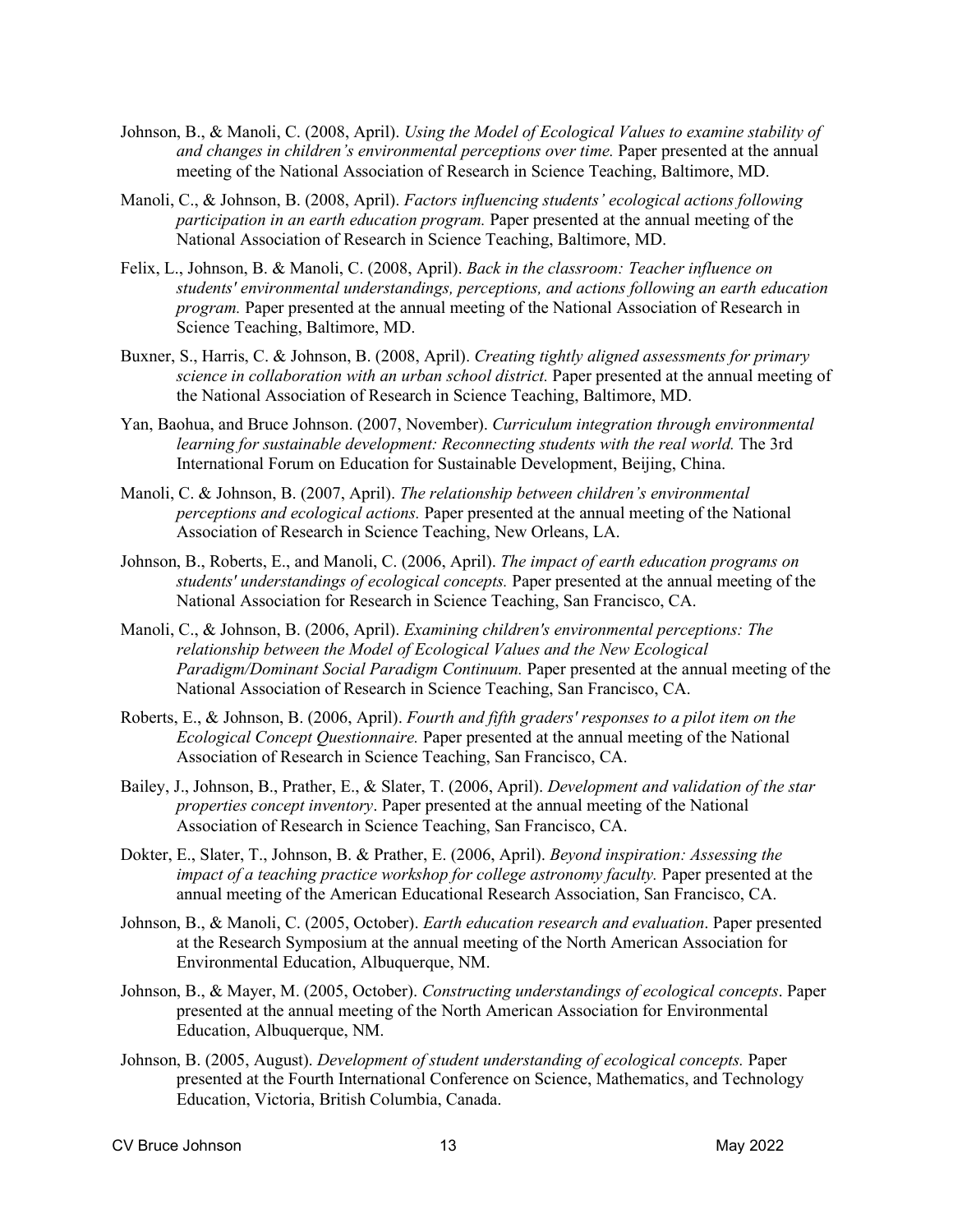- Johnson, B., & Manoli, C. (2005, August). *Education and research for sustainable living.* Paper presented at the Fourth International Conference on Science, Mathematics, and Technology Education, Victoria, British Columbia, Canada.
- Roberts, E., & Johnson, B. (2005, April). *Reasoning up and down the food chain: Fifth graders' understandings of energy flow after an earth education immersion experience.* Paper presented at the annual meeting of the National Association for Research in Science Teaching, Dallas, TX.
- Bailey, J., Johnson, B., Prather, E., & Slater, T. (2005, April). *Students' beliefs about stars and star formation.* Paper presented at the annual meeting of the National Association for Research in Science Teaching, Dallas, TX.
- Dokter, E., Johnson, B. (2005, April). *Pilot study on the nature of college science learning environments.* Paper presented at the annual meeting of the American Educational Research Association, Montreal, Quebec, Canada.
- Manoli, C., Johnson, B. & Dunlap, R. (2005, April). *Assessing children's views of the environment: Modifying the New Ecological Paradigm scale for use with children.* Paper presented at the annual meeting of the American Educational Research Association, Montreal, Quebec, Canada.
- Johnson, B., Carson, J., Richter, P., & Wohlers, L. (2004, July). *Connecting outdoor learning experiences to our schools and our homes: An international study of teachers' understandings of energy in ecological systems and In our lives.* Paper presented at the International Outdoor Education Research Conference, Bendigo, Australia.
- Carson, J., & Johnson, B. (2004, July). *Attempting environmental education reform: Initiation and implementation of programmatic, outdoor environmental learning into public school curricula.* Paper presented at the International Outdoor Education Research Conference, Bendigo, Australia.
- Bailey, J. M., Prather, E. E., Johnson, B., Slater, T. F., & Ward, R. A. (2004, July). *Results on research into students' ideas about stars and star formation.* Invited paper presented at the 129<sup>th</sup> National Meeting of the American Association of Physics Teachers, Sacramento, CA, 2 August 2004. Abstract appears in *Announcer*, *34* (2), 103.
- Slater, T., Johnson, B., Novodvorsky, I., Tomanek, D., & Hall-Wallace, M. (2003, November). *A novel earth system science teacher preparation program*. Paper presented at the annual meeting of the Geological Society of America, Seattle, WA.
- Johnson, B. (2003, April). *Constructivist learning environments: How do science and mathematics teacher educators value the dimensions they expect to see in their graduates' classrooms?* Paper presented at the annual meeting of the American Educational Research Association, Chicago, IL.
- Johnson, B., Stevens, J., & Kvoch, K. (2003, April). *Teachers' perceptions of school climate: A validity study of the revised School Level Environment Survey (SLEO).* Paper presented at the annual meeting of the American Educational Research Association, Chicago, IL.
- Carson, J., & Johnson, B. (2003, April). *A bold response to the need for earth education: An Australian school's endeavor to create a comprehensive, integrated environmental learning program.*  Paper presented at the annual meeting of the American Educational Research Association, Chicago, IL.
- Johnson, B., & McClure, R. (2002, April). *Validity and reliability of a revised version of the Constructivist Learning Environment Survey (CLES)*. Paper presented at the annual meeting of the American Educational Research Association, New Orleans, LA.

CV Bruce Johnson 14 May 2022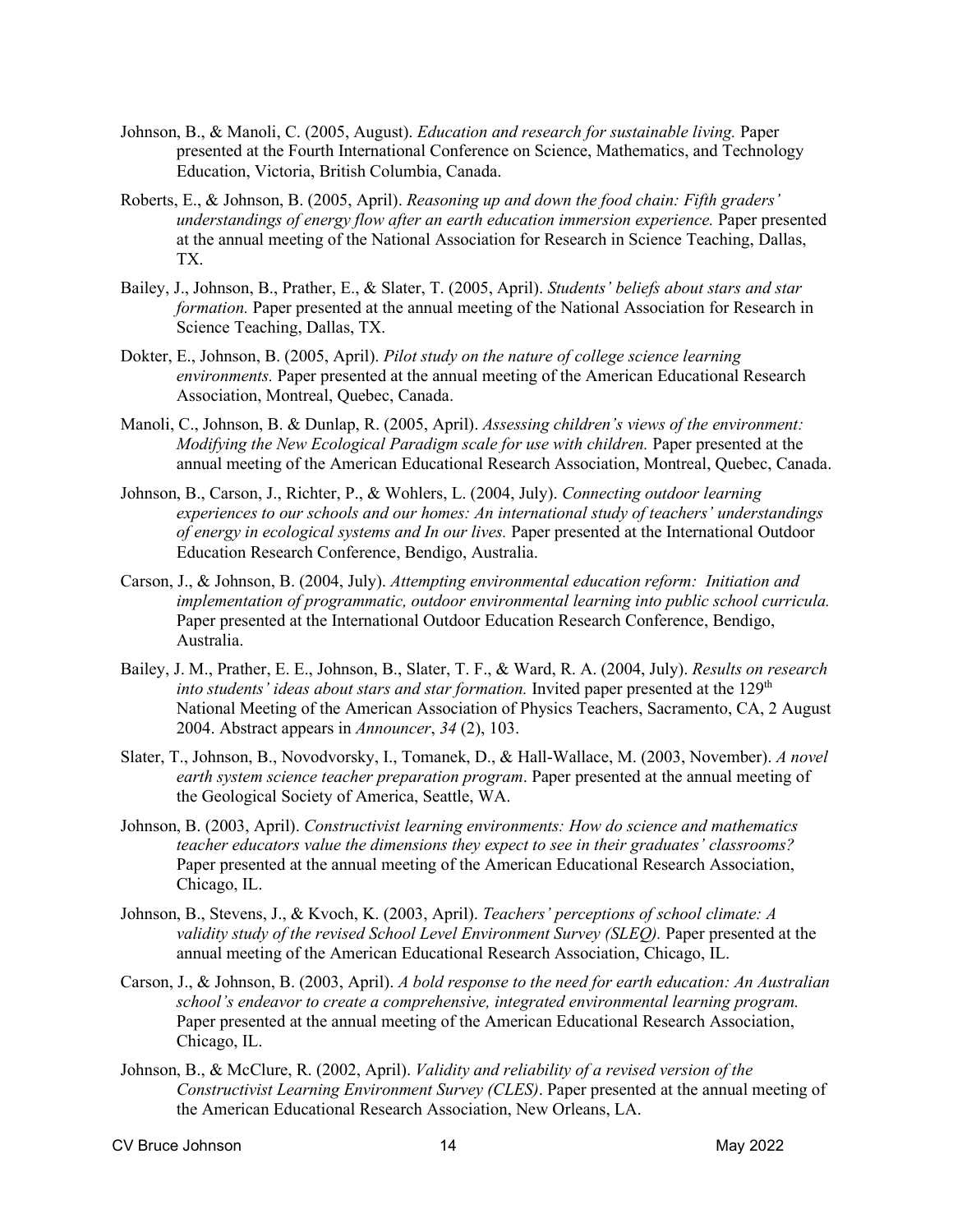- Johnson, B., Carson, J., Kilbane, J., Martin, D., & Wohlers, L. (2002, April). *Teachers' understandings of ecological concepts.* Paper presented at the annual meeting of the American Educational Research Association, New Orleans, LA.
- Johnson, B., & Mayer, M. (2002, January). *Teaching conceptually: The I-A-A model.* Paper presented at the annual meeting of the Association for the Education of Teachers in Science, Charlotte, NC.
- Davis, G., Simpson, P., & Johnson, B. (2002, January). *Getting to the fourth year: The instruments and protocols used to study the practice of beginning K-12 science teachers*. Paper presented at the annual meeting of the Association for the Education of Teachers in Science, Charlotte, NC.
- Johnson, B., Carson, J., Kilbane, J., Martin, D., & Wohlers, L. (2002, January). *Teachers' understanding of ecological concepts.* Paper presented at the annual meeting of the Association for the Education of Teachers in Science, Charlotte, NC.
- Johnson, B., & Hoff, J. (2001, January). *The learning environments of our graduates' classrooms: Perceptions of teachers and their students.* Paper presented at the annual meeting of the Association for the Education of Teachers in Science, Costa Mesa, CA.
- Johnson, B., & Stevens, J. (2000, April). *Elementary teachers' perceptions of school climate and student achievement.* Paper presented at the annual meeting of the American Educational Research Association, New Orleans, LA.
- Johnson, B. (2000, January). *Making elementary science methods real: In to the classroom and out to the world.* Paper presented at the annual meeting of the Association for the Education of Teachers in Science, Akron, OH.
- Johnson, B. (2000, January). *How are our graduates teaching? Looking at the learning environments in our graduates' classrooms.* Paper presented at the annual meeting of the Association for the Education of Teachers in Science, Akron, OH.
- Johnson, B., & Stevens, J. (1999, April). *Factor analysis of a school climate instrument: Exploratory and confirmatory factor analysis of the School Level Environment Questionnaire (SLEQ).* Paper presented at the annual meeting of the American Educational Research Association, Montreal, Quebec, Canada.
- Johnson, B. (1999, January). *Bringing the outdoors in: Integrating earth education in teacher education.* Paper presented at the annual meeting of the Association for the Education of Teachers in Science, Austin, TX.
- Johnson, B. (1998, January). *Earth education: An alternative to the infusion model of environmental teaching.* Paper presented at the annual meeting of the Association for the Education of Teachers in Science, Minneapolis, MN.
- Johnson, B. (1997, April). *Girls' and boys' perceptions of science learning environments.* Paper presented at the annual meeting of the National Science Teachers Association, New Orleans, LA.
- Johnson, B. (1997, April). *Outdoor learning that fits the learners.* Paper presented at the annual meeting of the National Science Teachers Association, New Orleans, LA.
- Johnson, B. (1991, August). *Earth education: Learning to live lightly.* Paper presented at the Environmental Education in New Zealand Conference, Massey University, Palmerston North, New Zealand.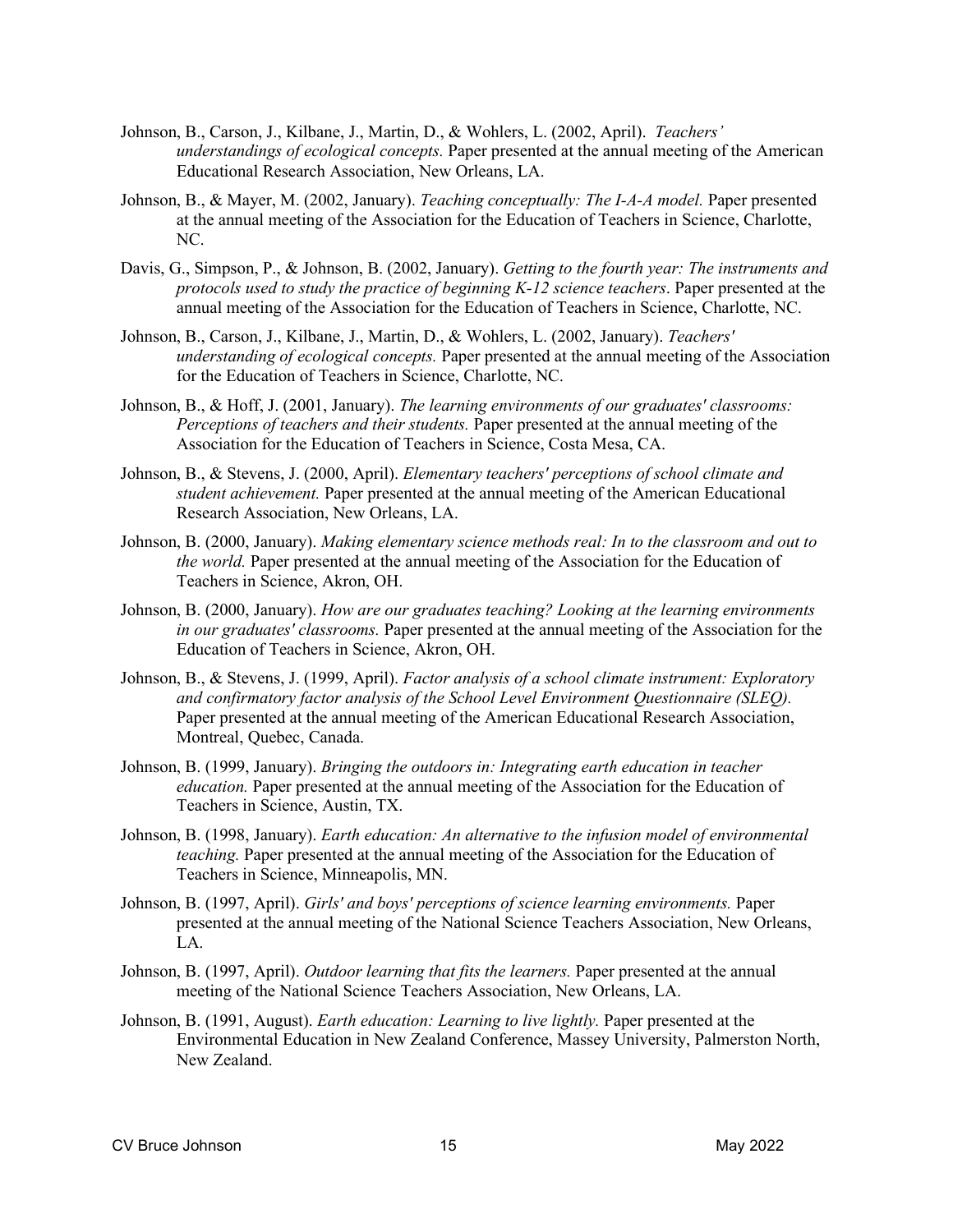- Johnson, B. (1990, October). *Transfer and learning: How do our learners use what we have given them?* Presented at the Earth Education National Conference, Bewdley, Worcestershire, United Kingdom.
- Johnson, B. (1990, October). *Programme building.* Presented at the Earth Education National Conference, Bewdley, Worcestershire, United Kingdom.
- Johnson, B. (1989, October). *Earth education: Learning to live lightly.* Paper presented at the annual conference of the Association for Experiential Education, Santa Fe, NM.
- Johnson, B. (1989, March). *Running an outdoor school.* Paper presented at the annual meeting of the Independent Schools Association of the Southwest, New Orleans, LA.
- Johnson, B. (1988, August). *Program implementation.* Paper presented at the Australian National Earth Education Conference, Canberra, ACT, Australia.

### State

- Manoli, C., & Johnson, B. (2003, September). *Assessing children's views of the environment: Modifying the NEP Scale*. Paper presented at the annual conference of the Arizona Association for Environmental Education, Tucson, AZ.
- Johnson, B., Kropp, R., & Manoli, C. (2002, April). *Evaluation of environmental learning.* Paper presented at the annual conference of the Arizona Evaluation Network, Tucson, AZ.
- Johnson, B. (1996, November). *Girls' and boys' perceptions of science learning environments.* Paper presented at the New Mexico Science Teachers Association State Science Convention, Albuquerque, NM.
- Johnson, B. (1996, November). *Conceptual development in outdoor learning.* Paper presented at the New Mexico Science Teachers Association State Science Convention, Albuquerque, NM.

## **Seminars**

#### International

- Invited speech: (virtual) (2022, April). *Promoting Grassroots Action on Environmental Issues.* Twenty-Eighth International Conference on the Unity of Sciences.
- Invited keynote speech: (virtual) (2022, March). *Beyond Bridges on a World in Crisis: The Role of Education Along Our Paths to Survival.* World Environmental Education Congress, Prague, Czech Republic.
- Invited speech: (virtual) (2022, February). *Hacer que la Ciencia de los Colegios se Parezca Más a la Ciencia de los Científicos.* Congreso International de Educadores, Lima, Peru.
- Invited keynote speech: (virtual) (2021, September). *The Role of Education in Sustaining a Healthy Planet and Society.* Global Sustainability Conference, Halle, Germany.
- Invited panel: (virtual) (2021, June). *Educational Leadership in the 21st Century.* Peruvian University of Applied Sciences, Lima, Peru.
- Invited presentation: (virtual) (2021, March). *Earth Education and Earthkeepers*. Mangrove Conservation Foundation, Shenzhen, China.
- Invited keynote speech: (virtual) (2021, February). *Engaging Learners in Exploring How to Live More Lightly on Earth.* International Congress for Educators, Lima, Peru.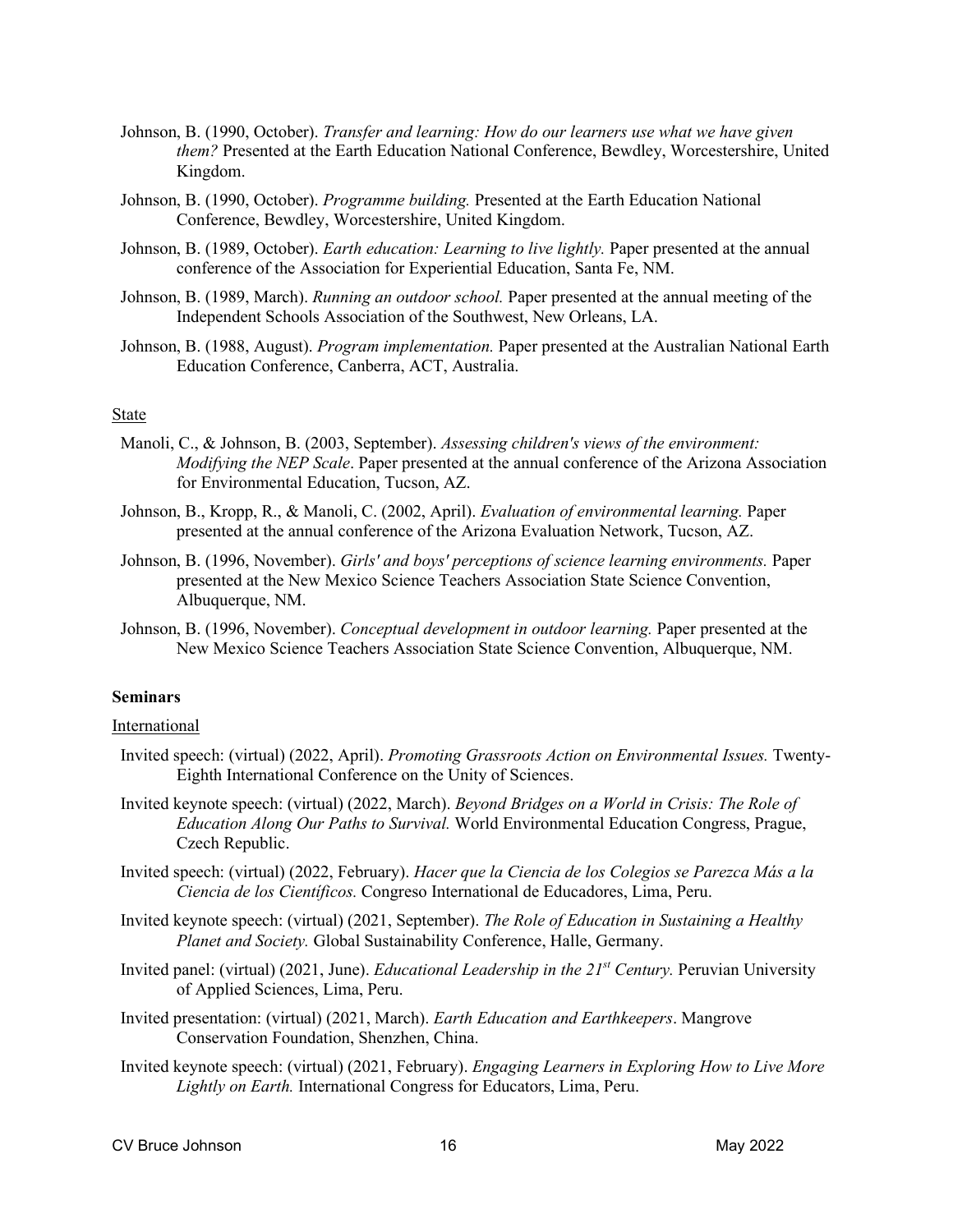- Invited keynote speech: (2020, February). *Innovations in Science Teaching.* International Congress for Educators, Lima, Peru.
- Invited panelist: (2020, February). *Contributions to Multidisciplinary Education in the 21st Century.* International Congress for Educators, Lima, Peru.
- Invited workshop: (2020, February). *How Are Science and Math Used in the Real World?* International Congress for Educators, Lima, Peru.
- Invited presentation: (2019, October). *Earth Education Programs and Research*. Marine Sustainable Development Center, Xiamen, China.
- Invited presentation: (2019, October). *Earth Education Programs and Research*. Mangrove Conservation Foundation, Shenzhen, China.
- Invited keynote speech: (2019, July). *Thinking about environmental learning and educational leadership.* International Educational Leadership Symposium, Guanajuato, Mexico.
- Invited keynote speech: (2019, June). *Why Do I Need to Learn This? Learning for Real Life.* Creating Conditions for Deeper Learning in Science International Conference, Athens, Greece.
- Invited workshop facilitator: (2019, May). *Earthkeepers Program Day*. Gaia Pacha, Santa Cruz, Bolivia.
- Invited speech: (2018, November). *The Competence Model for Environmental Learning: Examining the Relationships Between Knowledge, Attitudes, and Behavior.* Graduate Institute of Environmental Education, National Taiwan Normal University, Taiwan.
- Invited speech: (2018, November). *Earth Education: Learning to Live More Lightly on Planet Earth.*  Graduate Institute of Environmental Education, National Taiwan Normal University, Taiwan.
- Invited workshop facilitator: (2018, November). *Earthkeepers Leadership*. The Society of Wilderness, Shuanglianpi Nature Center, Yilan County, Taiwan.
- Invited speech: (2018, June). *Earthkeepers: Four keys for helping young people live in harmony with the earth.* Resplandor, Guanajuato, Mexico.
- Invited keynote speech: (2017, December). *Knowledge, attitudes & actions: Education for change*. 11<sup>th</sup> Winter Meeting of the International Consortium for Interdisciplinary Education about Health and the Environment, University of Cologne, Cologne, Germany.
- Invited speech: (2017, November). *Earth education: A programmatic approach.* Institute for Biology Education, University of Cologne, Cologne, Germany.
- Invited speech: (2017, November). *Education in learning and living: Engaging students with purposeful experiences.* Institute for Biology Education, University of Cologne, Cologne, Germany.
- Invited workshop facilitator: (2015, November). *Earth education: Learning to live more lightly*. Els Caus de Mura, Mura, Catalonia, Spain.
- Invited workshop facilitator with Elsa Schaub: (2015, April). *Educacion ambiental y estimulacion del interes por las Ciencias Naturales*. Centro Regional de Formación Docente e Investigación Educativa, Hermosillo, Sonora, México.
- Invited speech: (2014, December). *Magical learning adventures: Earth education in action.* Presented at Masaryk University, Department of Environmental Studies, Brno, Czech Republic.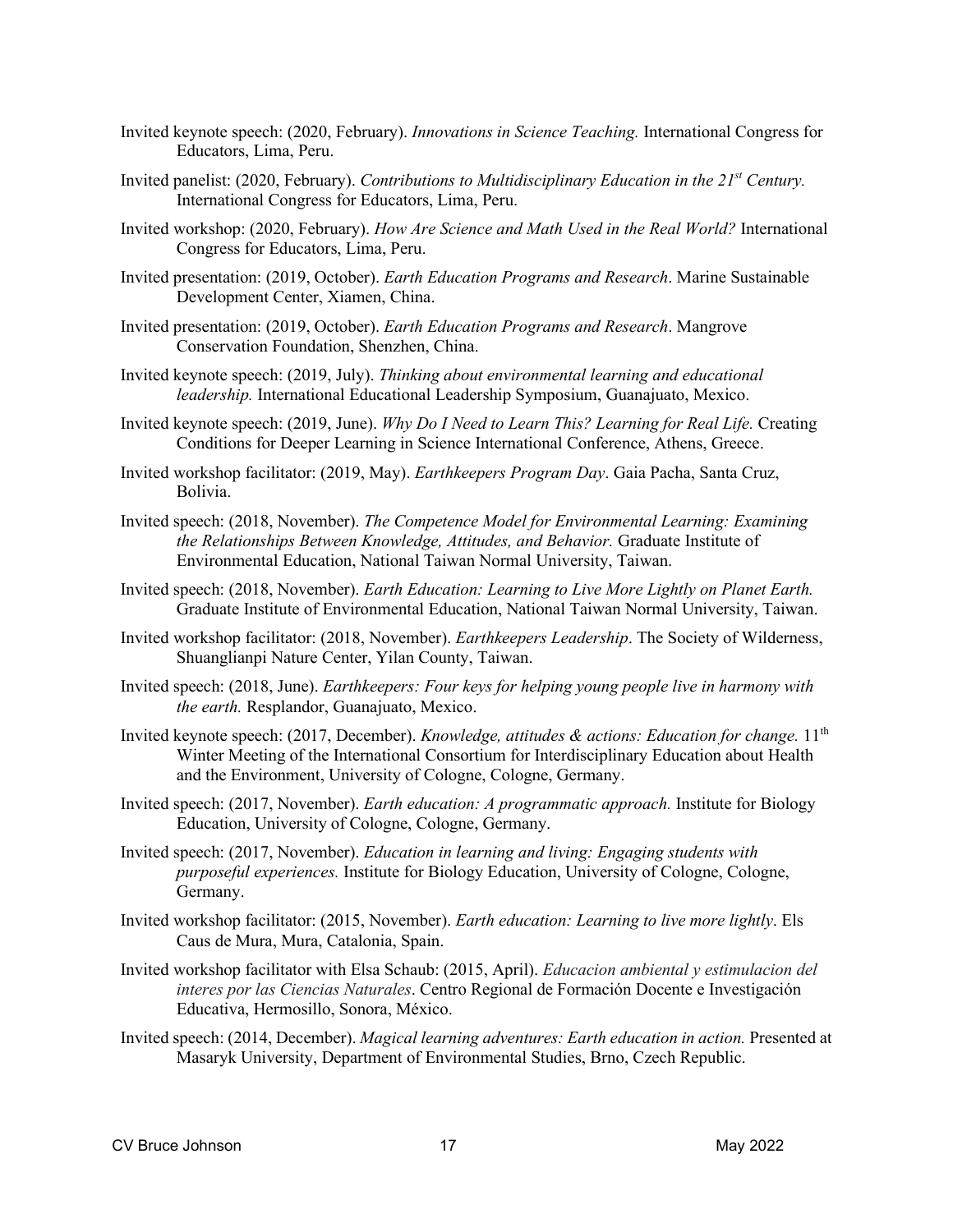- Invited keynote speech with Jan Činčera: (2014, September). *Teaching ecological concepts: Constructing understandings and connecting to the real world.* Presented at the IX<sup>th</sup> IOSTE Symposium for Central and Eastern Europe: Science and Technology for the XXI<sup>st</sup> Century, Hradec Kralove, Czech Republic.
- Invited workshop facilitator: (2014, September). *Earth education: Learning to live more lightly*. Centre for School and Outdoor Education, Rakov, Škocjan, Slovenia.
- Invited workshop facilitator: (2014, September). *Earthkeepers Program Day*. Environmental Education Center Bohemian Paradise, Turnov, Czech Republic.
- Invited keynote speech: (2014, August): *Educación para la Tierra: Aprendiendo a Vivir más Livianamente en nuestro Planeta.* Primer Encuentro Nacional de Educación Ambiental para el Desarrollo Sostenible, Santa Cruz, Bolivia.
- Invited keynote speech: (2013, November). *Connecting people to nature to develop sustainable lives: Magical learning adventures*. Presented at the Science & Sustainability through Outdoor Learning Conference, Rateče, Slovenia.
- Invited workshop facilitator: (2013, November). *Immersing children in the outdoors: Developing personal connections to nature through purposeful experiences*. Presented at the Science & Sustainability through Outdoor Learning Conference, Rateče, Slovenia.
- Invited presentation: (2013, March). *Teacher preparation programs & issues, projects & people.* Pontificia Universidad Católica de Valparaíso, Valparaíso, Chile.
- Invited workshop facilitator: (2013, March). *Earth education: Learning to live more lightly*. Pucón, Chile.
- Invited workshop facilitator: (2012, September). *Earthkeepers leadership*. Refugio Jumarre, Angrogna, Italy.
- Invited workshop facilitator: (2012, September). *Earth education*. Halmstad Nature School, Halmstad, Sweden.
- Invited speech: (2012, January). *From traditional environmental education to earth education*. Presented at the Cyprus Ministry of Education Seminar on Environmental Education, Limassol, Cyprus.
- Invited keynote speech: (2011, September). *Teaching and learning ecologically*. Presented at the National Conference of Biology Education, Bayreuth, Germany.
- Invited speech: (2011, September). *Learning in the outdoors in America: Whys, whats and hows*. Technical University of Liberec, Czech Republic.
- Invited leader training: (2011, September). *Earthkeepers.* Environmental Education Center Bohemian Paradise, Turnov, Czech Republic.
- Invited workshop facilitator: (2011, July). *Earthkeepers leadership*. Wild Mountains, Rathdowney, Queensland, Australia.
- Invited presentation: (2011, June). *Environmental learning*. Verano en México Program, Guanajuato, Mexico.
- Invited presentation: (2011, June). *Program development*. Verano en México Program, Guanajuato, Mexico.
- Invited presentation: (2011, June). *Science education and environmental learning at the University of Arizona*. Escuela Normal, Guanajuato, Mexico.
- CV Bruce Johnson 2022 **18** May 2022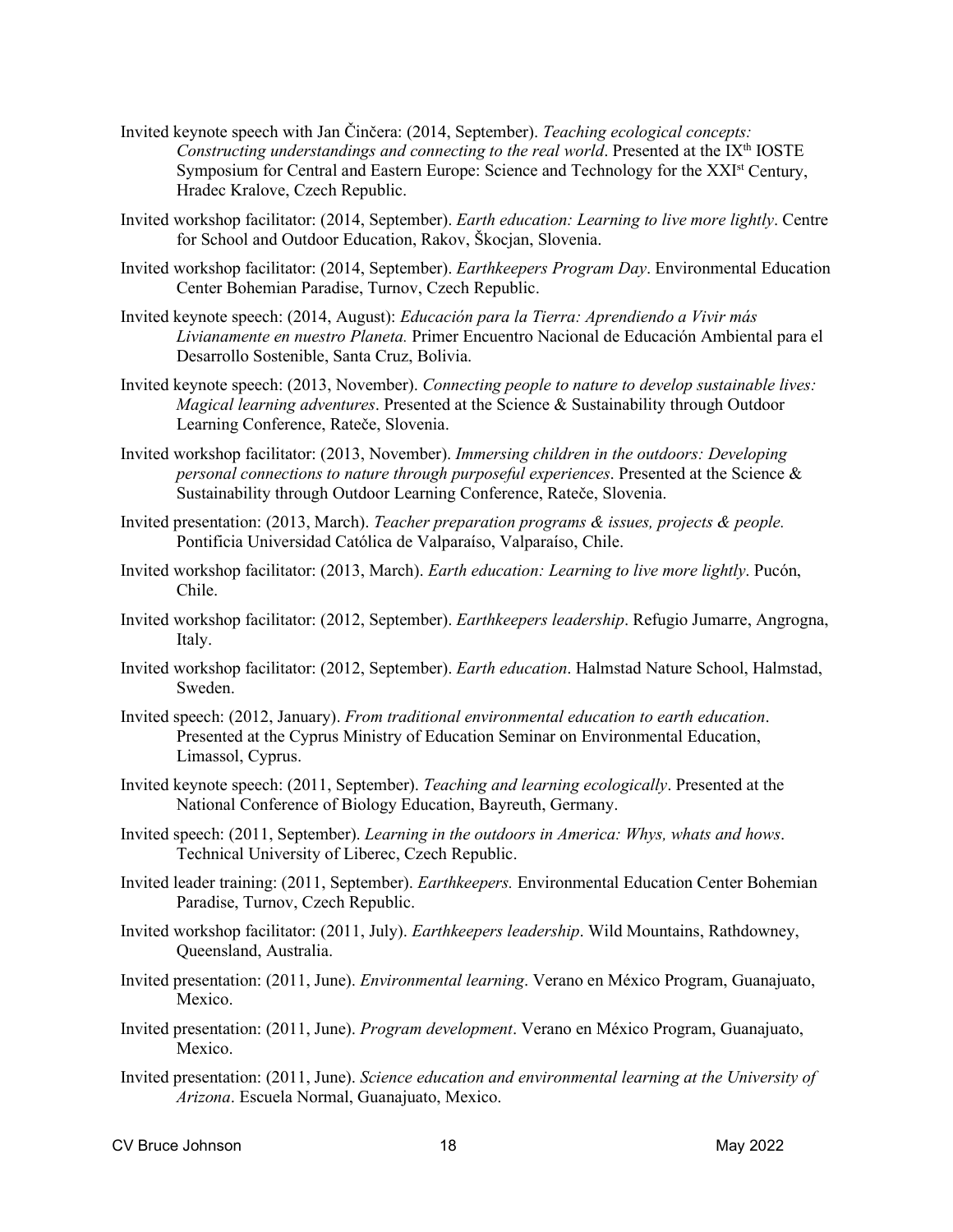- Invited speech: (2010, September). *Teaching and learning for ecological action*. University of Cyprus, Nicosia, Cyprus.
- Invited leader training: (2010, September). *Earthkeepers.* Cyprus Center for Environmental Research and Education, Saint Nicolaos Akrotiri, Cyprus.
- Invited speech: (2010, May). *Ecology in the school*. Bilbao, Spain.
- Invited speech: (2010, May). *Ecology and education*. Faculty of Science and Technology, Universidad del Pais Vasco, Vitoria, Spain.
- Invited workshop facilitator: (2010, March). *Earth education*. Saint Nicolaos Akrotiri, Cyprus.
- Invited keynote speech: (2009, September). *Ecological understandings: Teaching, learning and action*. Presented at the annual conference of the Ecological Society of Germany, Switzerland and Austria, Congress, Bayreuth, Germany.
- Invited speech: (2009, June). *Ecological understandings: Teaching, learning and action*. Faculty of Science and Technology, Universidad del Pais Vasco, Bilbao, Spain.
- Invited speech: (2009, June). *Connecting the classroom to the real world: Engaging students in school learning outdoors.* Bilbao, Spain.
- Invited leader training: (2009, June). *Earthkeepers.* Espinosa de los Monteros, Burgos, Spain
- Invited workshop facilitator: (with J. Cree) (2009, April). *Earthkeepers leadership*. Helsinki, Finland.
- Invited workshop facilitator: (2008, November). *Earth education*. Parque del Ojo Guareña, Burgos, Spain.
- Invited workshop facilitator: (2007, July). *Earthkeepers leadership*. Lingxi Ecology Center, Beijing, China
- Invited speech: (2007, July). *Earth education: From the heart, with the head, through the hands*. Beijing Normal University, Beijing, China.
- Invited speech: (2007, June). *Earth education*. Friends of Nature, Beijing, China.
- Invited workshop facilitator: (2007, June). *Earthkeepers leadership*. Mominoki Forest Park, Hiroshima, Japan.
- Invited workshop facilitator: (2006, September). *Earthkeepers leadership*. Stadsboerderij Hoeve Bijdorp, Den Haag, Netherlands.
- Invited guest lecture: (2006, October). *Teacher preparation program*, Hague University, Netherlands.
- Invited guest lecture (2003, July). *Earth education*, videoconference with graduate students, Universität Lüneburg, Lüneburg, Germany.
- Invited workshop facilitator: (with J. Cree) (2003, August). *Earthkeepers leadership*. EcoMare, Texel, Netherlands.
- Invited panelist: (2003, January). *Cosmology, education, and sustainability* (e-Dialog). Royal Roads University, Vancouver, British Columbia, Canada.
- Invited workshop facilitator: (with J. Cree) (2001, October). *Earthwalks.* Leusden, Netherlands.
- Invited presenter: (2001, October). *Conceptual knowledge and earth education.* IEE Netherlands Members Gathering, Amsterdam, Netherlands.
- Invited workshop facilitator: (with J. Cree) (2000, May). *SUNSHIP III Workshop.* International Haus Sonnenberg, St. Andreasberg, Germany.

CV Bruce Johnson 19 May 2022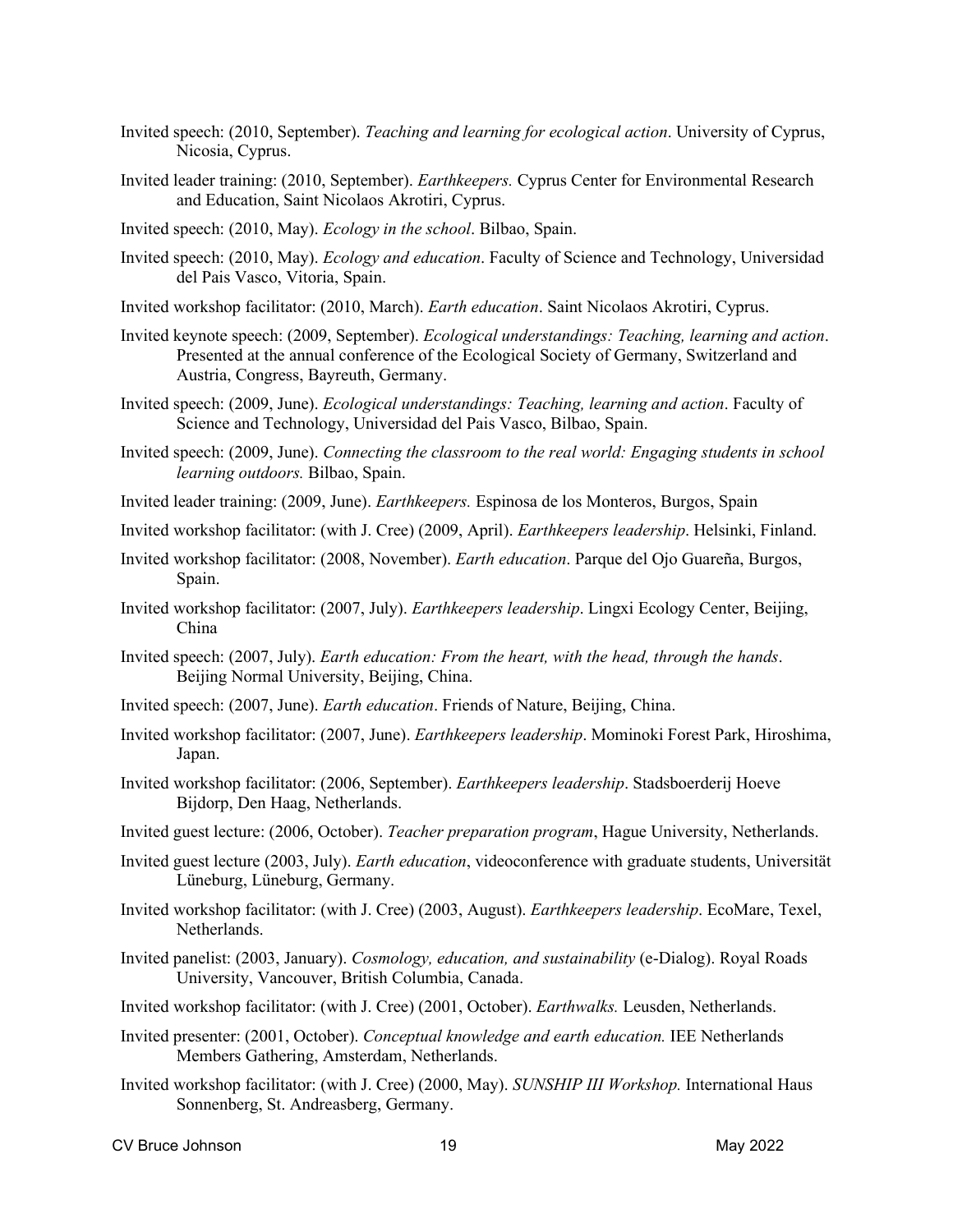- Invited featured speaker: (1999, October). *Broom & tree talk.* Presented at the Earth Education Exposition and Conference, Waterloo, Ontario, Canada.
- Invited workshop facilitator: (1995, July). *Earth education.* Perth, WA, Australia.
- Invited staff training: (1991, July). *Earth education.* Australian National Parks & Wildlife Service, Kakadu NP, NT, Australia.
- Invited workshop facilitator: (1991, March). *Earth education: Learning to live lightly.* Scott's Creek Field Centre, Morgan, SA, Australia.
- Invited workshop facilitator: (1990, October). *Earthkeepers weekend*. The Peak National Park Study Centre, Castleton, Derbyshire, United Kingdom.
- Invited workshop facilitator: (1990, October). *Earth education.* Frank Chapman Centre, Bewdley, Worcestershire, United Kingdom.
- Invited workshop facilitator: (1989, October). *Muir trek.* Presented at the Earth Education Conference, Wyre Forest, Worcestershire, United Kingdom.
- Invited workshop facilitator: (1989, October). *Earthkeepers weekend*. The Peak National Park Study Centre, Castleton, Derbyshire, United Kingdom.
- Invited workshop facilitator: (1989, October). *Earth education.* Frank Chapman Centre, Bewdley, Worcestershire, United Kingdom.
- Invited speaker: (1988, August). *Sunship III.* Presented at the Earth Education National Conference, Birrigai, Canberra, ACT, Australia.
- Invited speaker: (1988, August). *Earthkeepers.* Presented at the Earth Education National Conference, Birrigai, Canberra, ACT, Australia.
- Invited speaker: (1988, August). *Sunship earth.* Karatta Outdoor School, Kangaroo Island, SA, Australia.
- Invited workshop facilitator: (1988, August). *Earthkeepers.* Arbury Park Outdoor Centre, Adelaide, SA, Australia.
- Invited workshop facilitator: (1988, August). *Earth education.* Arbury Park Outdoor Centre, Adelaide, SA, Australia.
- Invited speaker: (1988, August). *Outdoor programs*. Prince Alfred College, Adelaide, SA, Australia.
- Invited workshop facilitator: (1988, August). *Earth education.* Lamington Natural History Association, Lamington NP, QLD, Australia.
- Invited workshop facilitator: (1988, August). *Earth education.* Jell's Park, Melbourne, VIC, Australia.
- Invited workshop facilitator: (1988, August). *Earth education.* Birrigai Outdoor School, Canberra, ACT, Australia.

Invited staff training: (1985, July). *Sunship earth.* Rocky Mountain YMCA, Seebe, Alberta, Canada.

#### National

Invited workshop: (2017, April). *Earth education.* Shield Ranch, Austin, TX.

Invited workshop: (2017, January). *Earth education.* Cooper Center for Environmental Learning, Tucson, AZ.

Invited workshop: (2016, February). *Earth Education.* Ozark Natural Science Center, Huntsville, AR.

CV Bruce Johnson 20 May 2022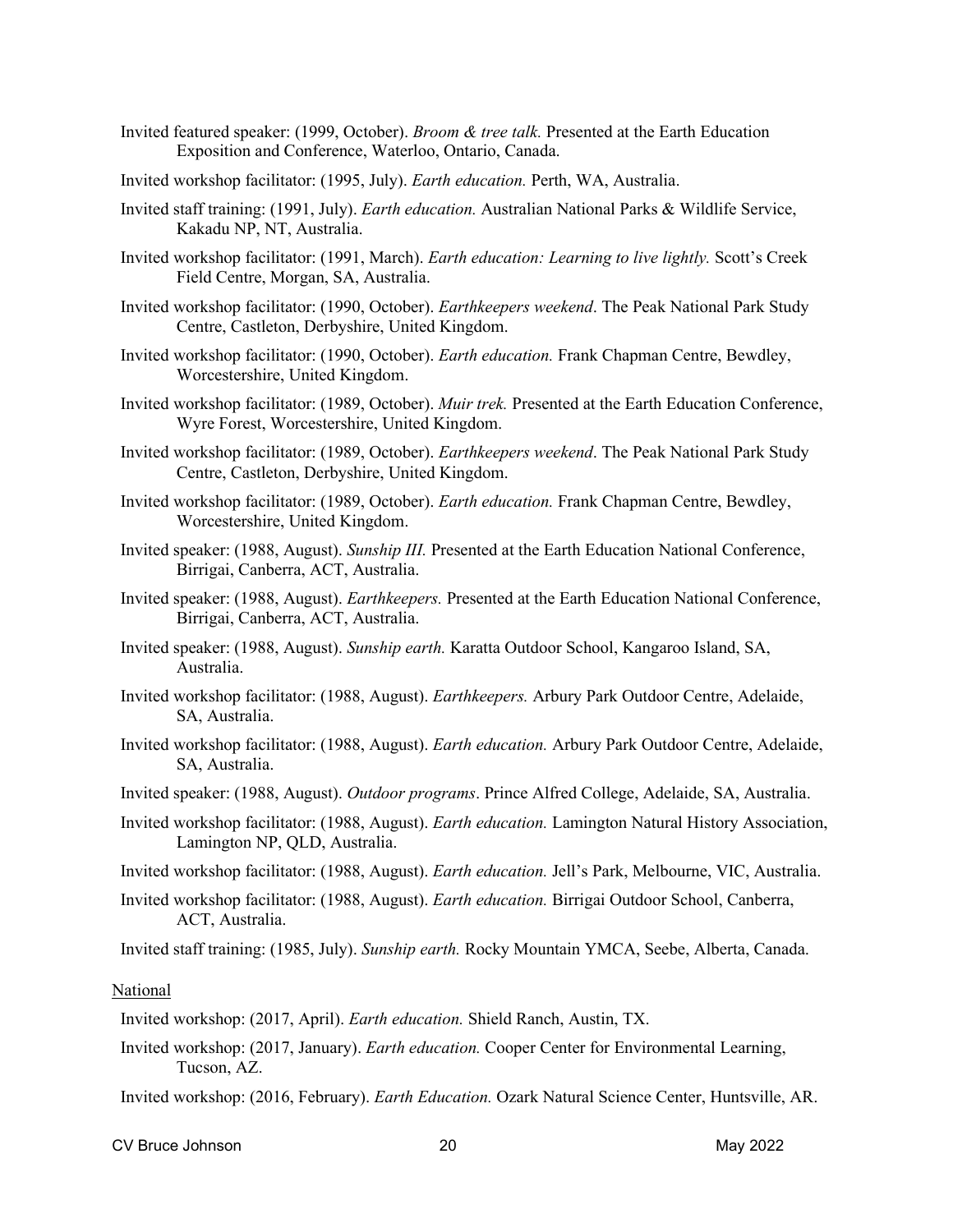- Invited workshop: (2014, January). *Earthkeepers leadership.* Cooper Center for Environmental Learning, Tucson, AZ.
- Invited workshop: (with M. Mayer) (2007, November). *Earthkeepers leadership.* Teaching Responsible Earth Education, Covington, LA.
- Invited workshop: (with M. Mayer) (2007, October). *Earthkeepers program day.* Roy P. Drachman Agua Caliente Park, Tucson, AZ.
- Invited workshop: (with M. Mayer) (2006, October). *Earth education.* Roy P. Drachman Agua Caliente Park, Tucson, AZ.
- Invited workshop: (with M. Mayer) (2005, January). *Earthkeepers leadership.* Roy P. Drachman Agua Caliente Park, Tucson, AZ.
- Invited participant: *Seminar on technology for informal learning environments.* (April 2004) Flandrau Science Center, Tucson, AZ.
- Invited workshop facilitator: (2004, March). *Earthkeepers leadership.* McKeever Environmental Learning Center, Sandy Lake, PA.
- Invited keynote speaker: (2003, September). *Earth education: From the head, through the heart, with the hands*. Presented at the annual conference of the Tennessee Environmental Education Association, Fall Creek Falls State Park, Pikeville, TN.
- Invited workshop facilitator: (2002, August) *Earthkeepers leadership*. McKeever Environmental Learning Center, Sandy Lake, PA.
- Refereed workshop: (with M. Mayer) (2000, November). *Earth education.* Presented at the Annual Conference of the National Association of Interpreters, Tucson, AZ.
- Invited speaker: (1998, December). *Earth education research and lessons from academia.* Presented at the North American Conference of The Institute for Earth Education, Caumsett State Park, NY.
- Invited seminar facilitator: (1998, December). *North American Earthkeepers production team meeting*. Queens College Center, Long Island, NY.
- Invited staff training: (1996, September). *Implementing earth education*. San Diego County Schools, San Diego, CA.
- Invited workshop facilitator: (1994, August). *Earth education.* Fenton Ranch Outdoor School, Jemez Springs, NM.
- Invited workshop facilitator: (1992, October). *Earthkeepers weekend.* Fenton Ranch Outdoor School, Jemez Springs, NM.
- Invited staff training: (1992, March). *Sunship earth*. McKeever Environmental Learning Center, Sandy Lake, PA.
- Refereed workshop facilitator: (1992, February). *Earth Education Workshop.* Presented at the annual conference of the Center for Holistic Resource Management, Albuquerque, NM.
- Invited staff training: (1990, August). *Lost Treasures*. Shaker Lakes Nature Center, Cleveland, OH.
- Invited speaker: (1990, July). *Environmental learning twenty years after Earth Day*. National Park & Recreation Symposium, Dallas, TX.
- Invited staff training: (1990, September). *Earth education*. Palomar Mountain Outdoor School, Mt. Palomar, CA.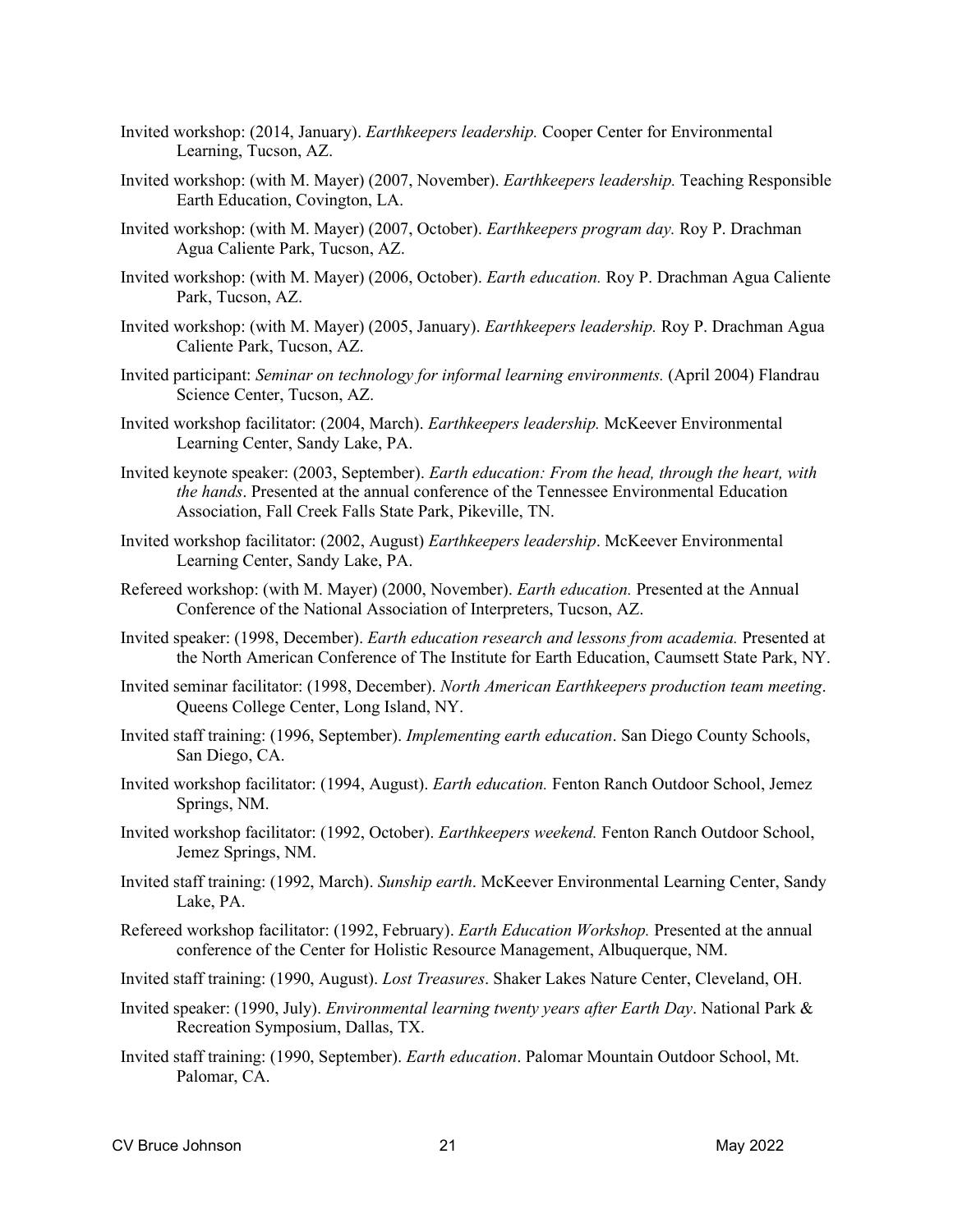- Invited workshop facilitator: (1986, November). *Earth education.* Natural Science for Youth Foundation, Natural Science Centers Annual Conference, Cleveland, OH.
- Invited workshop facilitator: (1986, November). *Earth Caretakers.* Greencastle Antrim School District, Greencastle, PA.
- Invited workshop facilitator: (1986, June). *Earth education.* American Camping Association Training Weekend, Fairview Lake YMCA, Newton, NJ.

#### State

- Johnson, B. (2021, May). *Will what we have learned in the pandemic result in changes in education?* Invited keynote, Tucson Hispanic Chamber of Commerce, Tucson, AZ.
- Johnson, B. (2020, February). *Teacher recruitment, development and retention: What do we know nationally and locally?* Invited presentation, Carmelite Secondary School Commission, Tucson, AZ.
- Johnson, B. (2015, July). *Education: Rural successes from around the state: Teachers in Industry*. Panel presentation at the Arizona Rural Policy Forum, Clarkdale, AZ.
- Refereed workshop: (with M. Mayer) (2003, September). *Earth education.* Presented at the annual conference of the Arizona Association for Environmental Education, Tucson, AZ.
- Refereed workshop: (with M. Mayer) (2001, September). *Earthkeepers.* Presented at the annual conference of the Arizona Association for Environmental Education, Flagstaff, AZ.
- Refereed workshop: (with M. Mayer) (2001, September). *Earthwalk leadership*. Presented at the annual conference of the Arizona Association for Environmental Education, Flagstaff, AZ.
- Refereed roundtable discussion: (2001, September). *Are we really all in this for the same reasons?* Presented at the annual conference of the Arizona Association for Environmental Education, Flagstaff, AZ.
- Invited speaker: (1992, March). *Earth education*. Santa Fe Public Schools, Santa Fe, NM.
- Invited workshop facilitator: (1990, August). *Earth education.* Albuquerque Public School Outdoor Center, Albuquerque, NM
- Invited speaker: (1990, January). *Integrating environmental awareness into the outdoor setting*. Presented at the annual conference of the American Camping Association, Coronado Section, Albuquerque, NM.
- Invited workshop facilitator: (1988, March). *Earth education.* Rio Grande Nature Center, Albuquerque, NM.
- Invited staff training: (1987, December). *Earth education.* Rio Grande Nature Center, Albuquerque, NM
- Invited workshop facilitator: (1987, October). *Earth education.* Mimbres Hot Spring Ranch, Mimbres, NM.
- Invited workshop facilitator: (1987, August). *Earth education.* Fenton Ranch Outdoor School, Jemez Springs, NM.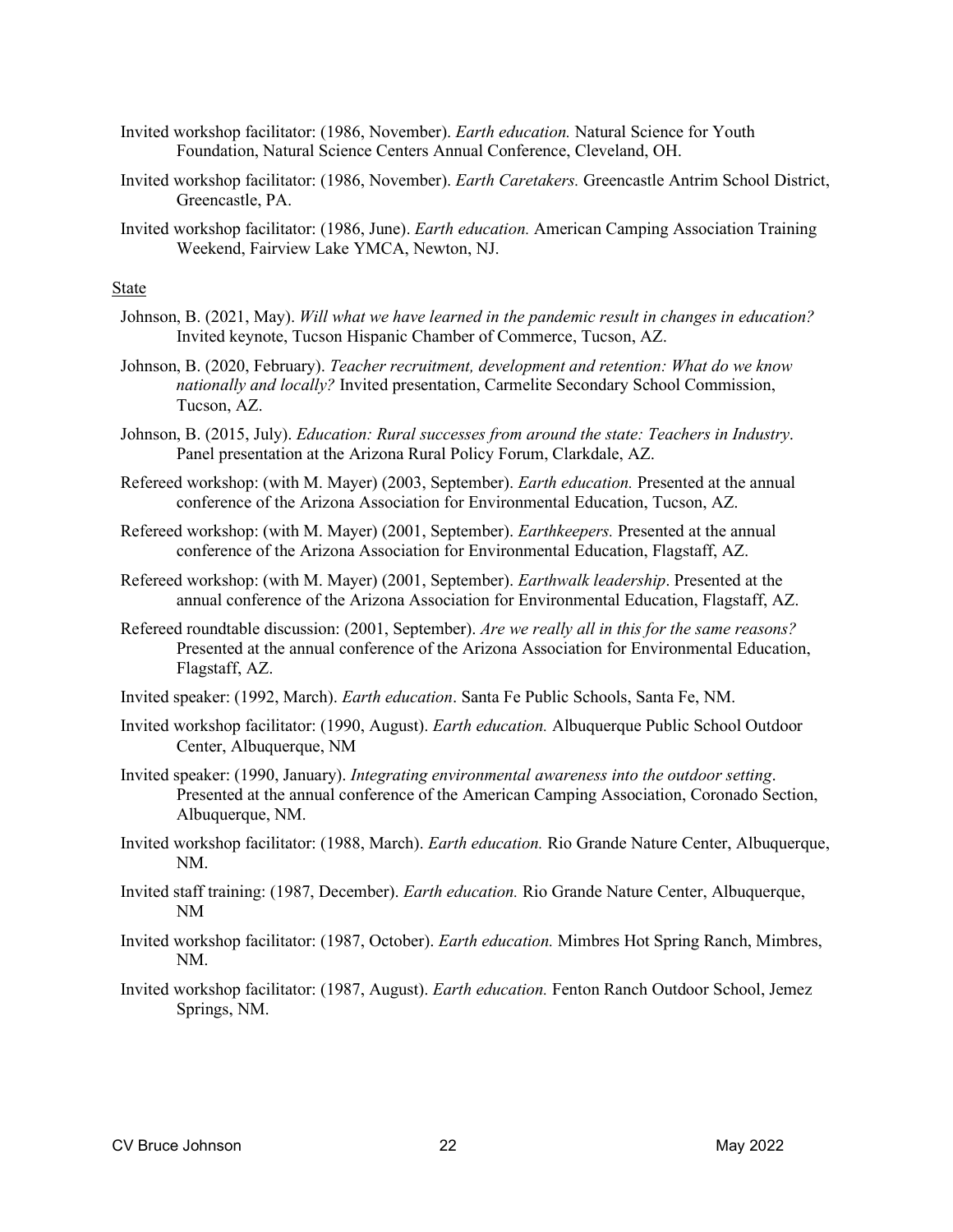# **Grants Awarded**

- Principal Investigator -- *Planning to Establish the Tucson Regional Educator Collaborative*, Community Foundation of Southern Arizona and Helios Education Foundation; funded for \$120,000 for 2 years (2018-20).
- Principal Investigator -- *Teachers in Industry – STEM Teacher Retention and Development Through Industry Partnerships*, Thomas R. Brown Family Foundation; funded \$1.08 million for 4 years (2015-19). Freeport-McMoRan Copper & Gold Foundation (100Kin10); funded \$670,000 for three years (2013-15) and \$150,000 for three years (2021). Science Foundation Arizona; funded \$750,000 for four years (2009-12).
- Co-Investigator -- *Promoting Behavioral & Value Change through Outdoor Environmental Education*, Czech Republic's Grantova Agentura. Funded for 3 years (2018-20).
- Partner -- *Stories of Tomorrow: Students' Visions on the Future of Space Travel*, European Commission's Horizon 2020 program (grant agreement #731872). Funded for 2.6 million Euros for 3 years (2017-19).
- Researcher -- *Collaborative Around Research Experiences for Teachers (CARET)*. Funded by 100Kin10 and the Network of STEM Education Centers.
- Principal Investigator -- *Beyond bridging: Co-education of preservice and inservice elementary teachers in science and mathematics*, National Science Foundation (Award No. DRL-1019860). Funded for \$2.21 million for five years (2010-15).
- Co-Principal Investigator *CRPA: How do we learn the fate of tropical rainforests under climate change? A multimedia exhibition of photographic art portraying scientists and student at work in Amazonia*, National Science Foundation (Award No. 1209899). Funded for \$149,797 for two years (2012-14).
- Principal Investigator -- *Science content courses for elementary education inservice and preservice teachers*, Arizona Board of Regents' Improving Teacher Quality. Funded for \$105,000 for two years (2007-09).
- Co-Principal Investigator -- *Improving academic quality for teachers (IMPAQT)*, Arizona Board of Regents' Improving Teacher Quality. Funded for \$250,000 for two years (2007-09).
- Principal Investigator -- *Development of science unit assessments aligned to school curriculum and the Arizona science standard*, Pima Education Research Collaborative. Funded for \$30,000 (2006).
- Co-Principal Investigator -- *Improving pre-service and in-service teachers' pedagogical content knowledge in middle school science: A systems approach*, Arizona Board of Regents. Funded for \$180,000 for three years (2004-07).
- Co-Principal Investigator -- *Improving teacher quality: Strengthening the connections between university and school experiences in a pre-service secondary science teacher program*, Arizona Board of Regents; Funded for \$50,000 for 1 year (32003).
- Evaluator -- *Understanding light through the eyes of the Hubble Space Telescope*, National Aeronautics and Space Administration. Funded for \$20,000 (2006).
- Evaluator -- *Science in the city*, National Science Foundation, Funded 2005.
- Evaluator -- *Revealing the invisible universe: From nanoscope to telescope*, Internships in Public Science Education (IPSE), National Science Foundation. Funded for \$455,000 over 3 years  $(2002-05)$ .

CV Bruce Johnson 23 May 2022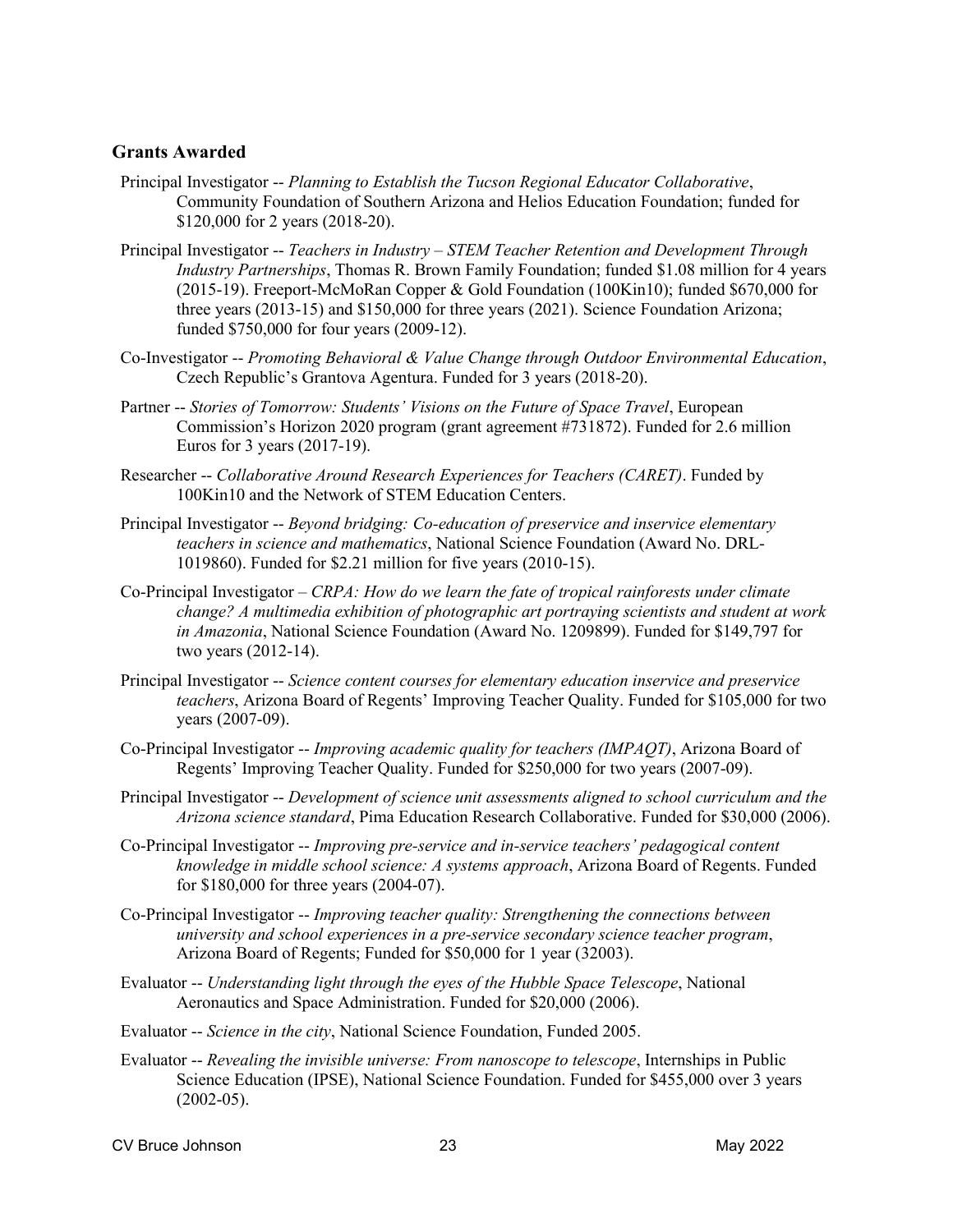Principal Investigator -- *Teacher research network*, SciMathMN, Funded \$5,000 in 1998-1999 and \$7,000 in 1999-2000.

## **Service**

### **External**

Member, Scientific Committee, 2022 World Environmental Education Congress.

- Member, Board of Directors, Consortium for North American Higher Education Collaboration (CONAHEC), 2020-present.
- Member, Committee on Understanding the Changing K-12 Teacher and School Leader Workforce; National Academies of Science, Engineering & Medicine, 2018-19.
- Reviewer, funding proposals, Institute for Education Sciences (2015-2018)
- Member, International Scientific Committee, 2012 Conference on Interpersonal Relationships in Education, Vancouver, Canada
- Reviewer, funding proposals, National Science Foundation (2012, 2013, 2015)
- External Reviewer, research proposal, Research Foundation Flanders (FWO), Belgium (2011)
- Proposal reviewer for the American Educational Research Association (AERA) Annual Meeting

Learning Environments SIG: 2002-2006, 2008-2010, 2012

Science Teaching & Learning SIG 2002-2006, 2008, 2012

Ecological & Environmental Education SIG 2002-2006, 2008

Division C, Section 4 Science 2003-2005

- Division K, Section 1 Teaching Practices, Knowledge & Education in Math & Science 2003- 2004
- Proposal reviewer for the National Association for Research in Science Teaching (NARST) Annual Meeting

Stand 14: Environmental Education: 2008-2012

Strand 6: Science Learning in Informal Contexts: 2007-2008

Strand 1: Learning: Students' Conceptions & Conceptual Change: 2003, 2005

Proposal reviewer for the American Evaluation Association (AEA) Annual Meeting Environmental Program Evaluation TIG: 2001

Proposal reviewer for the Arizona Association for Environmental Education Annual Meeting: 2001

Strand Coordinator for Strand 9: Informal Learning for the NARST Annual Meeting (2007)

Assistant Strand Coordinator for Strand 9: Informal Learning for the NARST Annual Meeting (2006)

Treasurer, Study of Learning Environments SIG, AERA (2003-05)

Secretary/Treasurer for the Science Teaching and Learning SIG, AERA (2001-04)

Chair for "Studies of School-Level and Classroom Environments", AERA Annual Meeting (2013)

Discussant for "Learning Environments in Postsecondary Settings", AERA Annual Meeting (2012)

CV Bruce Johnson 24 May 2022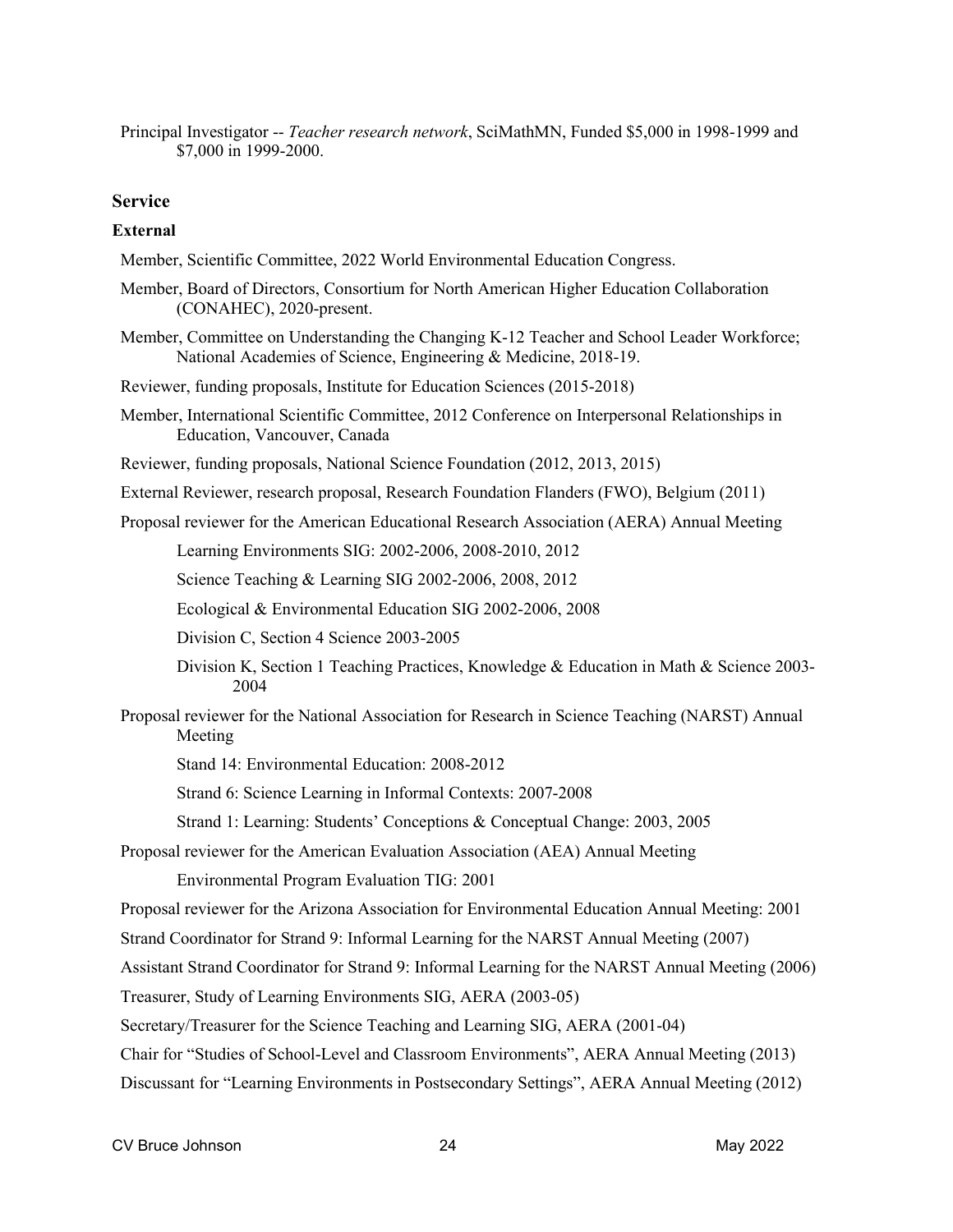- Presider for "Enhancing the Development of Ecological Literacy in K-16 Education", NARST Annual Meeting (2012)
- Chair for "Investigating Contemporary Classroom Learning Environments", AERA Annual Meeting (2010)
- Discussant for "Learning Investigated: Impact of Strategies on the Learning Environment", AERA Annual Meeting (2009)
- Chair for "The Importance of School as a Supportive Community for Learning", AERA Annual Meeting (2008)
- Chair for "Curriculum Implementation II", NARST Annual Meeting (2008)
- Chair for "Environmental Education in Elementary School Settings", NARST Annual Meeting (2008)
- Presider for "Informal Science Experiences: Impacts on Learning", NARST Annual Meeting (2007)
- Chair for "Measuring and Modeling in Learning Environments Research", AERA Annual Meeting (2006)
- Chair for "Environmental and Experiential Education in Informal Settings", NARST Annual Meeting (2006)
- Chair for "Different Faces of Learning Environment Research", AERA Annual Meeting (2005)
- Discussant for keynote speaker, Ecological and Environmental Education SIG, AERA Annual Meeting (2005)
- Discussant for "Technology-Rich Learning Environments", AERA Annual Meeting (2004)
- Discussant for "Dimensions of Environmental Education Research: Theories, Policies and Practices", AERA Annual Meeting (2003)
- Chair for "Examining the Contexts of Teaching and Learning", AERA Annual Meeting (2002)
- Discussant for the Symposium "Redesigning Teacher Education Programs for Quality and Accountability", American Association of Colleges for Teacher Education (AACTE) Annual Meeting (2002)
- Promotion & Tenure Reviewer various US and Canadian universities
- External Examiner, Doctoral thesis "Using Teacher Action Research to Promote Constructivist Learning Environments in Mathematics Classes in South Africa", candidate Mokgoko Petrus Sebela, Curtin University of Technology, Perth, Western Australia. (2003)

## **National/international**

Editorial Board, *Learning Environments Research* (current)

Editorial Board, *Envigogika* (current)

Manuscript reviewer for peer-reviewed journals: *Alberta Journal of Educational Research, AMBIO, Asia Pacific Education Review, Center for Educational Policy Studies Journal, Eco-Thinking, Educational Research, Envigogika, Environment and Behavior, Environmental Education Research, Journal of Educational Psychology, Journal of Environmental Education, Journal of Environmental Psychology; Journal of Science Teacher Education, Learning Environments Research, Studies in Educational Evaluation, Sustainability, Teachers College Record.*

Partner in 100Kin10 (as co-director of UA STEM Learning Center) (2012-17)

CV Bruce Johnson 25 May 2022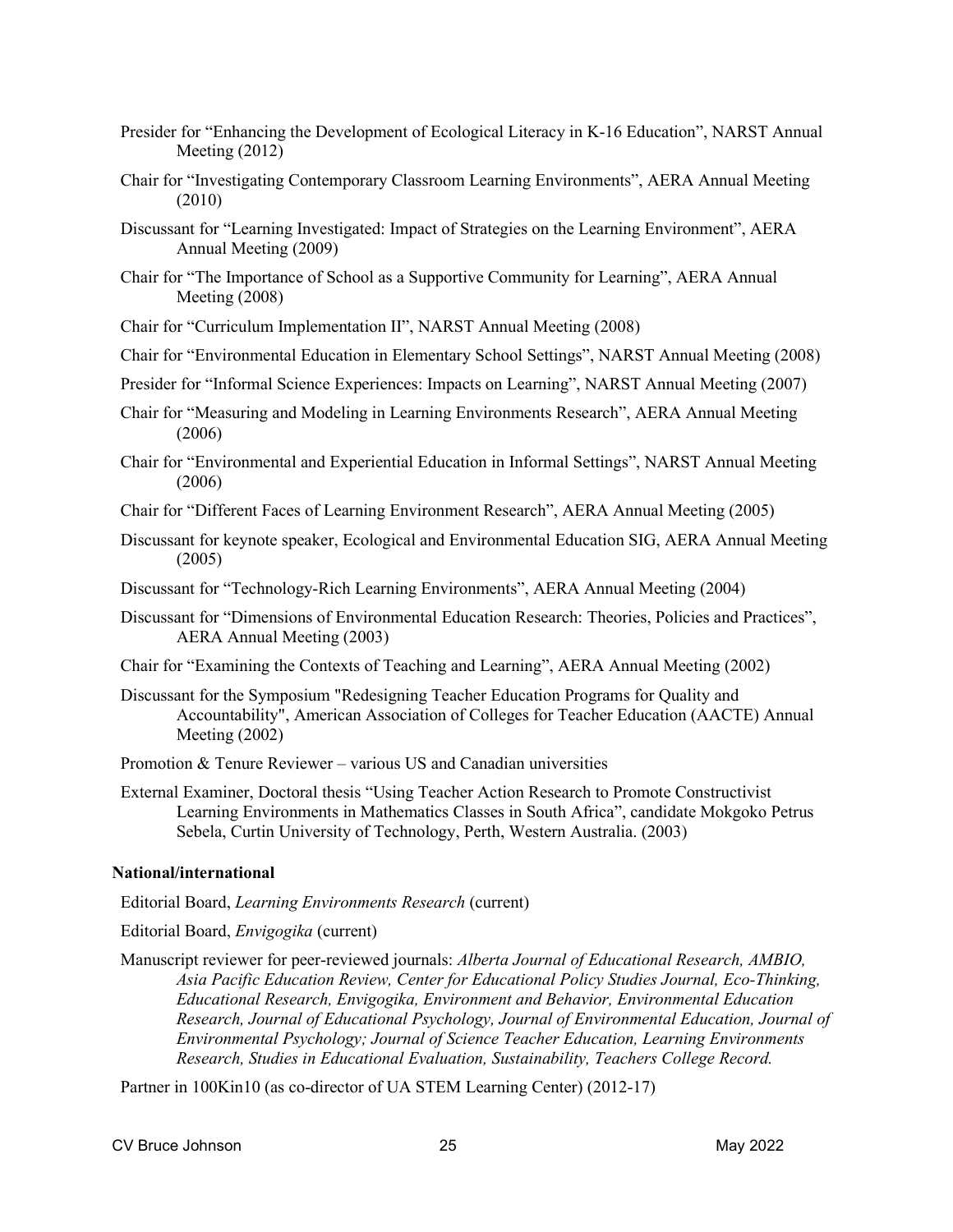International Program and Research Coordinator of The Institute for Earth Education (IEE) (1988 present)

Member of the Board of Directors of The Institute for Earth Education (IEE) (1998-present)

### **Curriculum Consulting/Evaluation**

Resplandor International, Mexico (2011-present) Gaia Pacha, Santa Cruz, Bolivia (2014-present) The Society of Wilderness, Taiwan (2018-present) Mangrove Conservation Foundation, China (2018-present) Cooper Center for Environmental Learning, Tucson, Arizona (2008-present) Environmental Education Center Bohemian Paradise, Czech Republic (2011-16) Teaching Responsible Earth Education (T.R.E.E.), New Orleans, Louisiana (2003-11) McKeever Environmental Learning Center, Sandy Lake, Pennsylvania (2003-07) Parque del Ojo Guareña, Spain (2008) Belfountain Public School, Ontario, Canada (2007) Gibberagong Environmental Education Centre, New South Wales, Australia (2006) The Crossing Land Education Centre, New South Wales, Australia (2004-05) Warrimoo Primary School, New South Wales, Australia (2004-07) International Haus Sonneberg, St. Andreasberg, Germany (1999-01) Sterling Hall School in Toronto, Ontario, Canada (2000). Hampton Primary School, New South Wales, Australia (2000) Redhill Field Study Centre, New South Wales, Australia (2000) Accompany Outdoors, Adelaide, Australia (2000) Office of Outdoor Education, San Diego County Schools, California (1996)

## **Local/state**

- Member, Board of Directors, Arizona K12 Center, 2019-2022
- Member, Cradle to Career Partnership Leadership Council, 2018-2022
- Secretary/Treasurer, Board of Directors, Beyond Foundation, 2016-present
- Member, Advisory Board, Tucson Values Teachers, 2017-2022
- Member, Community Advisory Council, Pima County Library Youth Media & Innovation Center, 2014-15
- Member, Arizona STEM Network Advisory Council, 2012-15
- Member, Arizona Department of Education's Higher Education Advisory Group, 2012-15
- Member, Paolo Freire Freedom School STEM Design Team, 2012-14
- Member, Arizona Department of Education's No Child Left Behind (NCLB) Working Group, 2007-11

CV Bruce Johnson 26 May 2022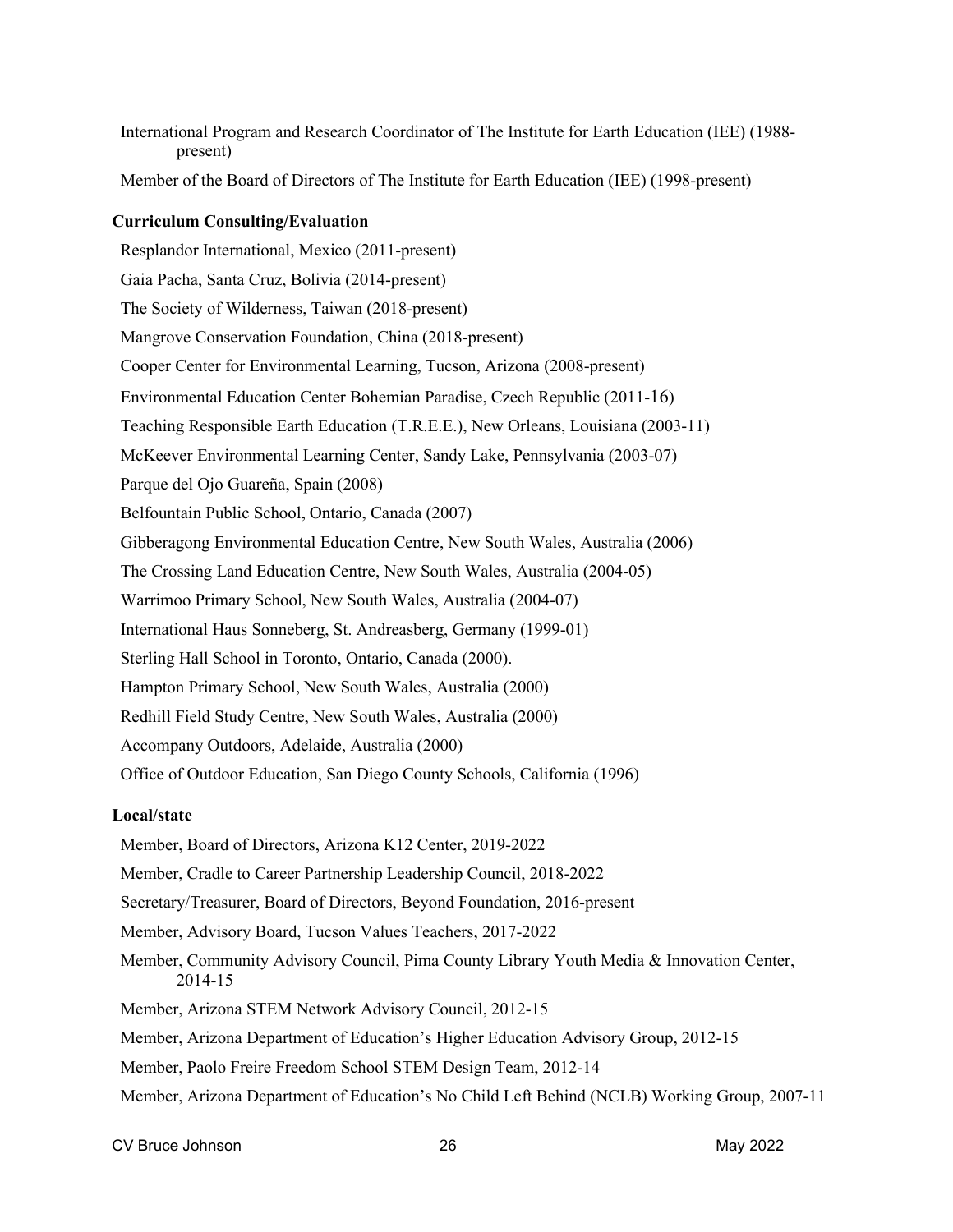Assisting Tucson Unified School District (TUSD) Regional Science Center, 2004-present.

- Water Education panel member, Arizona Hydrological Society Annual Symposium at UA in October 2004.
- Assisting Pima County Departments of Parks and Recreation and Environmental Quality, offering the Earthkeepers program to Tucson area public elementary schools.
- Workshop facilitator at Aqua Caliente Park, Tucson.
- Organizer and leader, Tucson Basin Environmental Learning Colloquium, 2001- 2003.
- Member, UA College of Science Teacher Preparation Program Partners in the Education of Science Teachers (PEPST), 2001-04.
- Initiator, new graduate internships in environmental learning with the Arizona Sonora Desert Museum and with Pima County Parks and Recreation.
- Co-organizer and teacher, Earthkeepers earth education program for Tucson public school students.
- Participant, Inquiry Institute sponsored by UA and TUSD, funded by NSF, Summer 2001.
- Participant, Arizona Standards Setting Conference, Arizona Educator Proficiency Assessment program, 2001.
- Participant, teacher professional development session focused on teaching science inquiry at Menlo Park Elementary School, Tucson, Fall 2000.
- Assisted teachers at Van Buskirk Elementary School develop and submit a grant proposal to the Arizona Advisory Council on Environmental Education, Tucson, Fall 2000.
- Peer Review Committee, Fulbright Teacher Exchange Program, 2000.

### **Departmental committees**

- Co-Chair, Math Education Search Committee, Department of Teaching and Teacher Education, 2006- 07
- Chair, Science Education Search Committee, Department of Teaching and Teacher Education, 2004-05
- Chair, Graduate Committee, Department of Teaching and Teacher Education, 2003-05

Chair, Human Subjects Department Review Committee, 2001-04, 2006-07

Chair, Curriculum Committee, Department of Teaching and Teacher Education, 2000-01

### **College committees**

Member, College of Education Dean Search Committee, 2016-17

Member, College of Science Teacher Preparation Program Director Search Committee, 2014-15

Member, College Leadership Council, 2007-present

Member, Charter School Feasibility Study Task Force, 2004-05

Member, College of Education Awards and Recognition Committee, 2004-06

Member, Initial Teacher Preparation Center Organization/Finance Task Force, 2003

Chair, College of Education Sabbatical Advisory Committee, 2002-03

Member, College of Education Sabbatical Advisory Committee, 2001-02

CV Bruce Johnson 27 May 2022